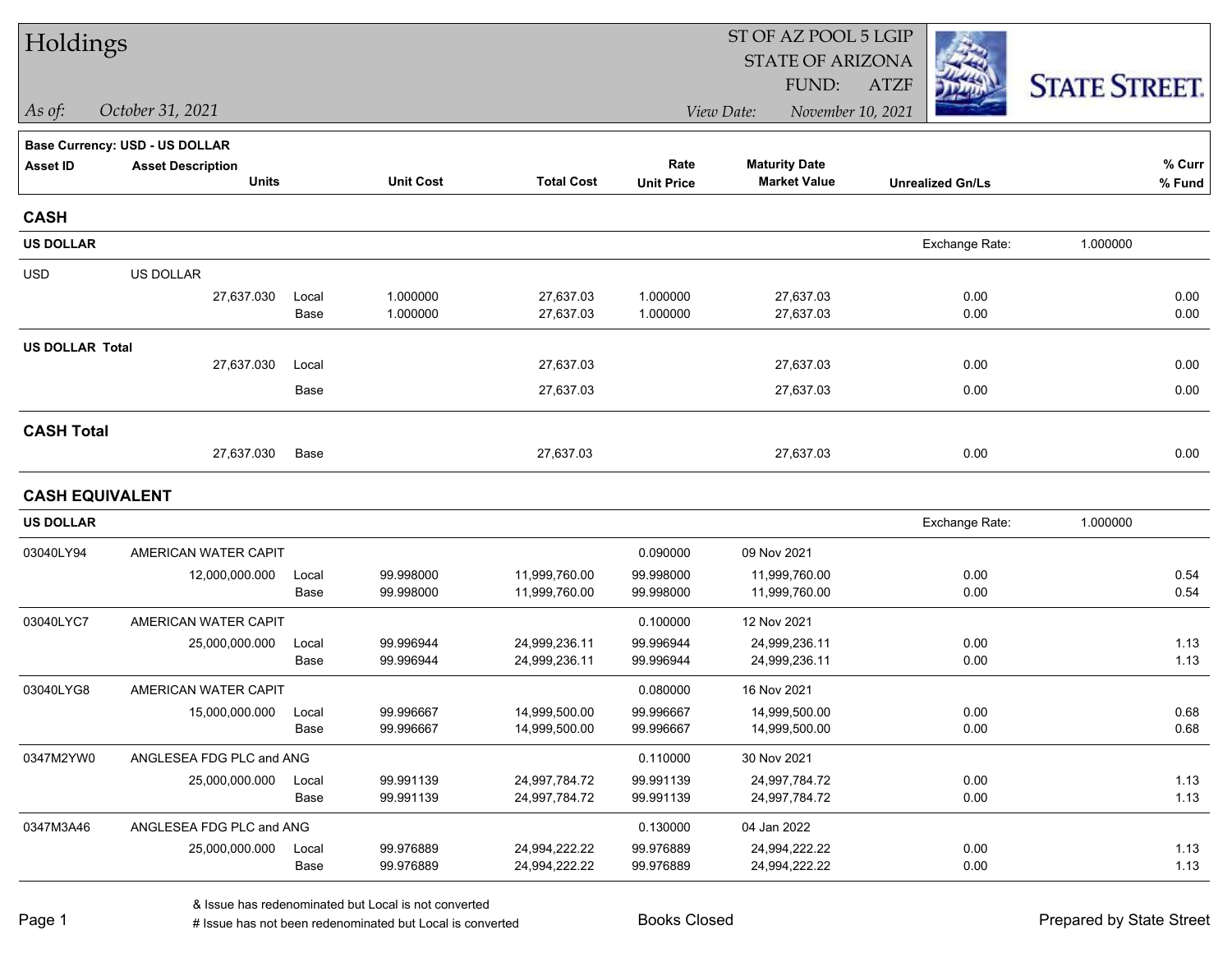| Holdings        |                                |       |                  |                   |                   |                      |                                                 |                         |                      |
|-----------------|--------------------------------|-------|------------------|-------------------|-------------------|----------------------|-------------------------------------------------|-------------------------|----------------------|
|                 |                                |       |                  |                   |                   |                      | <b>STATE OF ARIZONA</b><br>FUND:<br><b>ATZF</b> |                         |                      |
| As of:          | October 31, 2021               |       |                  |                   |                   | View Date:           | November 10, 2021                               |                         | <b>STATE STREET.</b> |
|                 | Base Currency: USD - US DOLLAR |       |                  |                   |                   |                      |                                                 |                         |                      |
| <b>Asset ID</b> | <b>Asset Description</b>       |       |                  |                   | Rate              | <b>Maturity Date</b> |                                                 |                         | % Curr               |
|                 | Units                          |       | <b>Unit Cost</b> | <b>Total Cost</b> | <b>Unit Price</b> | <b>Market Value</b>  |                                                 | <b>Unrealized Gn/Ls</b> | % Fund               |
| 04821TYC3       | ATLANTIC ASSET SECUR           |       |                  |                   | 0.120000          | 12 Nov 2021          |                                                 |                         |                      |
|                 | 7,000,000.000                  | Local | 99.996333        | 6,999,743.33      | 99.996333         | 6,999,743.33         |                                                 | 0.00                    | 0.32                 |
|                 |                                | Base  | 99.996333        | 6,999,743.33      | 99.996333         | 6,999,743.33         |                                                 | 0.00                    | 0.32                 |
| 04821UAB8       | <b>ATLANTIC ASSET SECUR</b>    |       |                  |                   | 0.120000          | 11 Jan 2022          |                                                 |                         |                      |
|                 | 9,748,000.000                  | Local | 99.976333        | 9,745,692.97      | 99.976333         | 9,745,692.97         |                                                 | 0.00                    | 0.44                 |
|                 |                                | Base  | 99.976333        | 9,745,692.97      | 99.976333         | 9,745,692.97         |                                                 | 0.00                    | 0.44                 |
| 05253CA48       | <b>AUST &amp; NEW ZEA</b>      |       |                  |                   | 0.120000          | 04 Jan 2022          |                                                 |                         |                      |
|                 | 15,000,000.000                 | Local | 99.978667        | 14,996,800.00     | 99.978667         | 14,996,800.00        |                                                 | 0.00                    | 0.68                 |
|                 |                                | Base  | 99.978667        | 14,996,800.00     | 99.978667         | 14,996,800.00        |                                                 | 0.00                    | 0.68                 |
| 05253CAR7       | <b>AUST &amp; NEW ZEA</b>      |       |                  |                   | 0.130000          | 25 Jan 2022          |                                                 |                         |                      |
|                 | 10,000,000.000                 | Local | 99.969306        | 9,996,930.56      | 99.969306         | 9,996,930.56         |                                                 | 0.00                    | 0.45                 |
|                 |                                | Base  | 99.969306        | 9,996,930.56      | 99.969306         | 9,996,930.56         |                                                 | 0.00                    | 0.45                 |
| 05253CC12       | <b>AUST &amp; NEW ZEA</b>      |       |                  |                   | 0.200000          | 01 Mar 2022          |                                                 |                         |                      |
|                 | 10,000,000.000                 | Local | 99.933333        | 9,993,333.33      | 99.933333         | 9,993,333.33         |                                                 | 0.00                    | 0.45                 |
|                 |                                | Base  | 99.933333        | 9,993,333.33      | 99.933333         | 9,993,333.33         |                                                 | 0.00                    | 0.45                 |
| 05253CCW4       | <b>AUST &amp; NEW ZEA</b>      |       |                  |                   | 0.130000          | 30 Mar 2022          |                                                 |                         |                      |
|                 | 15,000,000.000                 | Local | 99.946194        | 14,991,929.17     | 99.946194         | 14,991,929.17        |                                                 | 0.00                    | 0.68                 |
|                 |                                | Base  | 99.946194        | 14,991,929.17     | 99.946194         | 14,991,929.17        |                                                 | 0.00                    | 0.68                 |
| 06367CFG7       | <b>BANK OF MONTREAL-</b>       |       |                  |                   | 0.220000          | 18 May 2022          |                                                 |                         |                      |
|                 | 15,000,000.000                 | Local | 100.000000       | 15,000,000.00     | 100.000000        | 15,000,000.00        |                                                 | 0.00                    | 0.68                 |
|                 |                                | Base  | 100.000000       | 15,000,000.00     | 100.000000        | 15,000,000.00        |                                                 | 0.00                    | 0.68                 |
| 06367CJQ1       | <b>BANK OF MONTREAL-</b>       |       |                  |                   | 0.200000          | 02 Sep 2022          |                                                 |                         |                      |
|                 | 10,000,000.000                 | Local | 100.000000       | 10,000,000.00     | 100.000000        | 10,000,000.00        |                                                 | 0.00                    | 0.45                 |
|                 |                                | Base  | 100.000000       | 10,000,000.00     | 100.000000        | 10,000,000.00        |                                                 | 0.00                    | 0.45                 |
| 06367KA74       | <b>BANK OF MONTREAL-</b>       |       |                  |                   | 0.090000          | 07 Jan 2022          |                                                 |                         |                      |
|                 | 25,000,000.000                 | Local | 99.983250        | 24,995,812.50     | 99.983250         | 24,995,812.50        |                                                 | 0.00                    | 1.13                 |
|                 |                                | Base  | 99.983250        | 24,995,812.50     | 99.983250         | 24,995,812.50        |                                                 | 0.00                    | 1.13                 |
| 06417MPH2       | <b>BANK OF NOVA SCOTIA</b>     |       |                  |                   | 0.230000          | 11 May 2022          |                                                 |                         |                      |
|                 | 10,000,000.000                 | Local | 100.005312       | 10,000,531.23     | 100.005312        | 10,000,531.23        |                                                 | 0.00                    | 0.45                 |
|                 |                                | Base  | 100.005312       | 10,000,531.23     | 100.005312        | 10,000,531.23        |                                                 | 0.00                    | 0.45                 |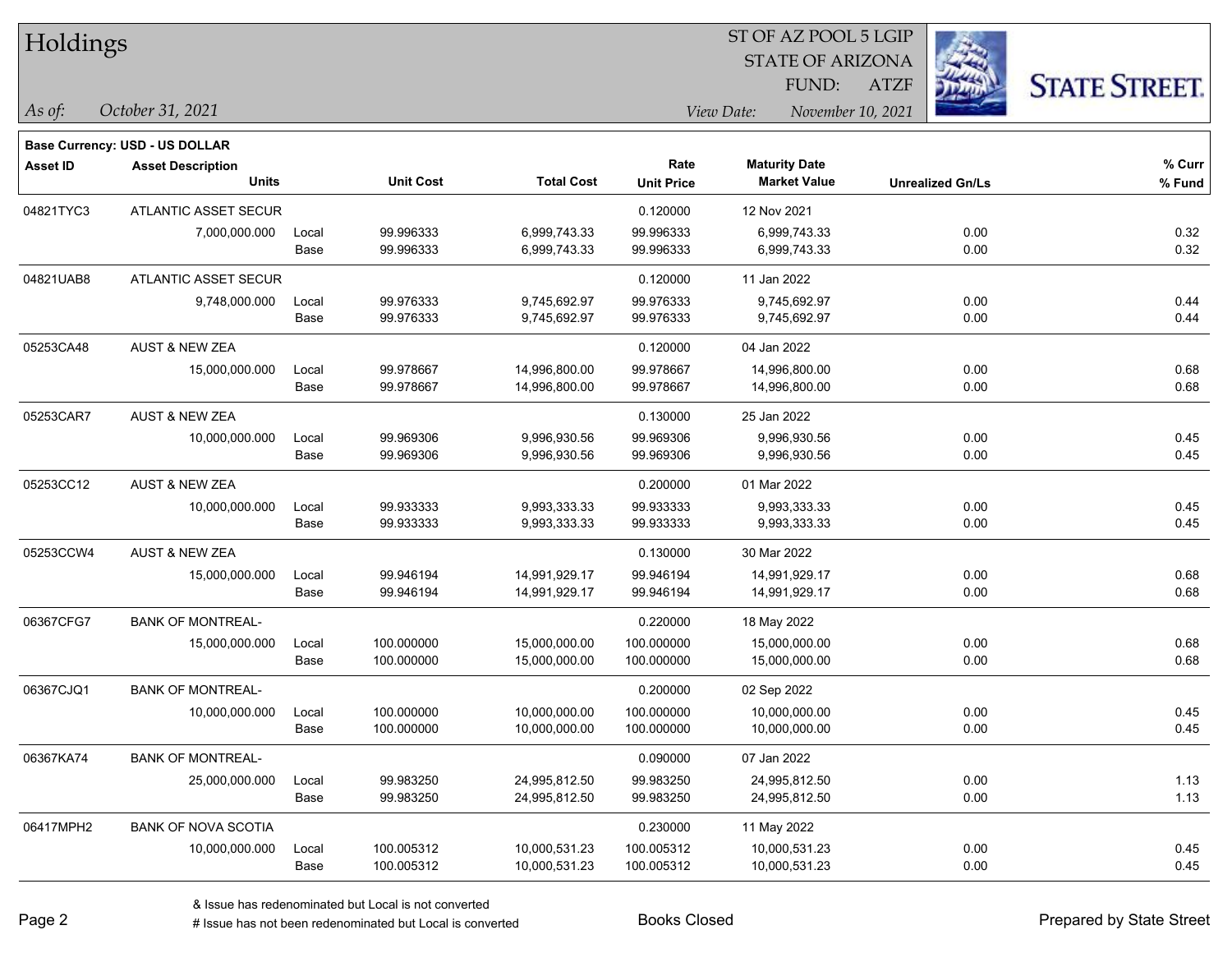**Base Currency: USD - US DOLLAR**

### STATE OF ARIZONA ATZF ST OF AZ POOL 5 LGIP FUND:



| <b>Asset ID</b> | <b>Asset Description</b>    |       |                  |                   | Rate              | <b>Maturity Date</b> |                         | % Curr   |
|-----------------|-----------------------------|-------|------------------|-------------------|-------------------|----------------------|-------------------------|----------|
|                 | <b>Units</b>                |       | <b>Unit Cost</b> | <b>Total Cost</b> | <b>Unit Price</b> | <b>Market Value</b>  | <b>Unrealized Gn/Ls</b> | $%$ Fund |
| 06417MQC2       | <b>BANK OF NOVA SCOTIA</b>  |       |                  |                   | 0.210000          | 07 Jun 2022          |                         |          |
|                 | 10,000,000.000              | Local | 100.000000       | 10,000,000.00     | 100.000000        | 10,000,000.00        | 0.00                    | 0.45     |
|                 |                             | Base  | 100.000000       | 10,000,000.00     | 100.000000        | 10,000,000.00        | 0.00                    | 0.45     |
| 07010JYN5       | <b>BASIN ELEC PWR COOP</b>  |       |                  |                   | 0.100000          | 22 Nov 2021          |                         |          |
|                 | 15,000,000.000              | Local | 99.994167        | 14,999,125.00     | 99.994167         | 14,999,125.00        | 0.00                    | 0.68     |
|                 |                             | Base  | 99.994167        | 14,999,125.00     | 99.994167         | 14,999,125.00        | 0.00                    | 0.68     |
| 07010JZ95       | <b>BASIN ELEC PWR COOP</b>  |       |                  |                   | 0.090000          | 09 Dec 2021          |                         |          |
|                 | 15,000,000.000              | Local | 99.990500        | 14,998,575.00     | 99.990500         | 14,998,575.00        | 0.00                    | 0.68     |
|                 |                             | Base  | 99.990500        | 14,998,575.00     | 99.990500         | 14,998,575.00        | 0.00                    | 0.68     |
| 07644AZ72       | BEDFORD ROW FDG CORP        |       |                  |                   | 0.140000          | 07 Dec 2021          |                         |          |
|                 | 10,000,000.000              | Local | 99.986000        | 9,998,600.00      | 99.986000         | 9,998,600.00         | 0.00                    | 0.45     |
|                 |                             | Base  | 99.986000        | 9,998,600.00      | 99.986000         | 9,998,600.00         | 0.00                    | 0.45     |
| 07644BA36       | BEDFORD ROW FDG CORP        |       |                  |                   | 0.210000          | 03 Jan 2022          |                         |          |
|                 | 5,000,000.000               | Local | 99.963250        | 4,998,162.50      | 99.963250         | 4,998,162.50         | 0.00                    | 0.23     |
|                 |                             | Base  | 99.963250        | 4,998,162.50      | 99.963250         | 4,998,162.50         | 0.00                    | 0.23     |
| 07644BBA9       | BEDFORD ROW FDG CORP        |       |                  |                   | 0.120000          | 10 Feb 2022          |                         |          |
|                 | 25,000,000.000              | Local | 99.966333        | 24,991,583.33     | 99.966333         | 24,991,583.33        | 0.00                    | 1.13     |
|                 |                             | Base  | 99.966333        | 24,991,583.33     | 99.966333         | 24,991,583.33        | 0.00                    | 1.13     |
| 07644BCM2       | BEDFORD ROW FDG CORP        |       |                  |                   | 0.140000          | 21 Mar 2022          |                         |          |
|                 | 10,000,000.000              | Local | 99.945556        | 9,994,555.55      | 99.945556         | 9,994,555.55         | 0.00                    | 0.45     |
|                 |                             | Base  | 99.945556        | 9,994,555.55      | 99.945556         | 9,994,555.55         | 0.00                    | 0.45     |
| 13606CSH8       | CANADIAN IMPERIAL BK        |       |                  |                   | 0.240000          | 04 May 2022          |                         |          |
|                 | 10,000,000.000              | Local | 100.000000       | 10,000,000.00     | 100.000000        | 10,000,000.00        | 0.00                    | 0.45     |
|                 |                             | Base  | 100.000000       | 10,000,000.00     | 100.000000        | 10,000,000.00        | 0.00                    | 0.45     |
| 13606CW75       | <b>CANADIAN IMPERIAL BK</b> |       |                  |                   | 0.090000          | 01 Dec 2021          |                         |          |
|                 | 25,000,000.000              | Local | 100.000000       | 25,000,000.00     | 100.000000        | 25,000,000.00        | 0.00                    | 1.13     |
|                 |                             | Base  | 100.000000       | 25,000,000.00     | 100.000000        | 25,000,000.00        | 0.00                    | 1.13     |
| 13738JYF1       | CAN AST + CAN LTD JT        |       |                  |                   | 0.100000          | 15 Nov 2021          |                         |          |
|                 | 6,752,000.000               | Local | 99.996111        | 6,751,737.42      | 99.996111         | 6,751,737.42         | 0.00                    | 0.30     |
|                 |                             | Base  | 99.996111        | 6,751,737.42      | 99.996111         | 6,751,737.42         | 0.00                    | 0.30     |
|                 |                             |       |                  |                   |                   |                      |                         |          |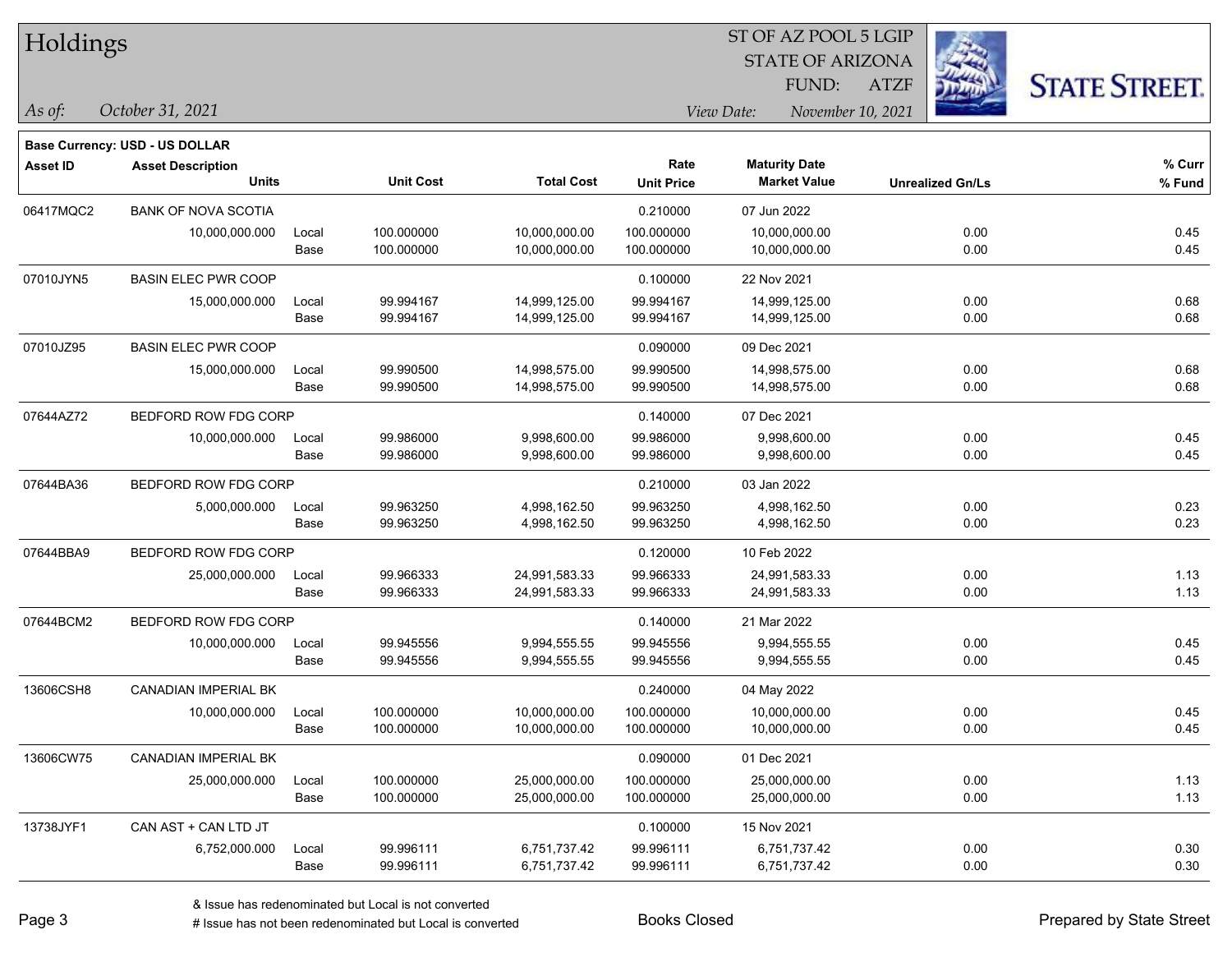| Holdings        |                                       |       |                  |                   | ST OF AZ POOL 5 LGIP |                                 |                         |                      |  |  |
|-----------------|---------------------------------------|-------|------------------|-------------------|----------------------|---------------------------------|-------------------------|----------------------|--|--|
|                 |                                       |       |                  |                   |                      | <b>STATE OF ARIZONA</b>         | i.                      |                      |  |  |
|                 |                                       |       |                  |                   |                      | FUND:                           | 瑙<br>ATZF               | <b>STATE STREET.</b> |  |  |
| As of:          | October 31, 2021                      |       |                  |                   |                      | View Date:<br>November 10, 2021 |                         |                      |  |  |
|                 | <b>Base Currency: USD - US DOLLAR</b> |       |                  |                   |                      |                                 |                         |                      |  |  |
| <b>Asset ID</b> | <b>Asset Description</b>              |       |                  |                   | Rate                 | <b>Maturity Date</b>            |                         | % Curr               |  |  |
|                 | <b>Units</b>                          |       | <b>Unit Cost</b> | <b>Total Cost</b> | <b>Unit Price</b>    | <b>Market Value</b>             | <b>Unrealized Gn/Ls</b> | % Fund               |  |  |
| 13738JZ94       | CAN AST + CAN LTD JT                  |       |                  |                   | 0.110000             | 09 Dec 2021                     |                         |                      |  |  |
|                 | 15,000,000.000                        | Local | 99.988389        | 14,998,258.33     | 99.988389            | 14,998,258.33                   | 0.00                    | 0.68                 |  |  |
|                 |                                       | Base  | 99.988389        | 14,998,258.33     | 99.988389            | 14,998,258.33                   | 0.00                    | 0.68                 |  |  |
| 13738JZT0       | CAN AST + CAN LTD JT                  |       |                  |                   | 0.100000             | 27 Dec 2021                     |                         |                      |  |  |
|                 | 20,000,000.000                        | Local | 99.984444        | 19,996,888.89     | 99.984444            | 19,996,888.89                   | 0.00                    | 0.90                 |  |  |
|                 |                                       | Base  | 99.984444        | 19,996,888.89     | 99.984444            | 19,996,888.89                   | 0.00                    | 0.90                 |  |  |
| 13738KAE7       | CAN AST & CAN LTD JT                  |       |                  |                   | 0.120000             | 14 Jan 2022                     |                         |                      |  |  |
|                 | 5,000,000.000                         | Local | 99.975333        | 4,998,766.67      | 99.975333            | 4,998,766.67                    | 0.00                    | 0.23                 |  |  |
|                 |                                       | Base  | 99.975333        | 4,998,766.67      | 99.975333            | 4,998,766.67                    | 0.00                    | 0.23                 |  |  |
| 14912DZ10       | CATERPLR FIN SRV CO.                  |       |                  |                   | 0.070000             | 01 Dec 2021                     |                         |                      |  |  |
|                 | 25,000,000.000                        | Local | 99.994167        | 24,998,541.67     | 99.994167            | 24,998,541.67                   | 0.00                    | 1.13                 |  |  |
|                 |                                       | Base  | 99.994167        | 24,998,541.67     | 99.994167            | 24,998,541.67                   | 0.00                    | 1.13                 |  |  |
| 15060XYF3       | CEDAR SPRING CPTL CO                  |       |                  |                   | 0.120000             | 15 Nov 2021                     |                         |                      |  |  |
|                 | 25,000,000.000                        | Local | 99.995333        | 24,998,833.33     | 99.995333            | 24,998,833.33                   | 0.00                    | 1.13                 |  |  |
|                 |                                       | Base  | 99.995333        | 24,998,833.33     | 99.995333            | 24,998,833.33                   | 0.00                    | 1.13                 |  |  |
| 15060XZ13       | CEDAR SPRING CPTL CO                  |       |                  |                   | 0.120000             | 01 Dec 2021                     |                         |                      |  |  |
|                 | 25,000,000.000                        | Local | 99.990000        | 24,997,500.00     | 99.990000            | 24,997,500.00                   | 0.00                    | 1.13                 |  |  |
|                 |                                       | Base  | 99.990000        | 24,997,500.00     | 99.990000            | 24,997,500.00                   | 0.00                    | 1.13                 |  |  |
| 15963TZ36       | <b>CHARIOT FNDG LLC</b>               |       |                  |                   | 0.090000             | 03 Dec 2021                     |                         |                      |  |  |
|                 | 25,000,000.000                        | Local | 99.992000        | 24,998,000.00     | 99.992000            | 24,998,000.00                   | 0.00                    | 1.13                 |  |  |
|                 |                                       | Base  | 99.992000        | 24,998,000.00     | 99.992000            | 24,998,000.00                   | 0.00                    | 1.13                 |  |  |
| 15963TZ85       | <b>CHARIOT FNDG LLC</b>               |       |                  |                   | 0.100000             | 08 Dec 2021                     |                         |                      |  |  |
|                 | 13,000,000.000                        | Local | 99.989722        | 12,998,663.89     | 99.989722            | 12,998,663.89                   | 0.00                    | 0.59                 |  |  |
|                 |                                       | Base  | 99.989722        | 12,998,663.89     | 99.989722            | 12,998,663.89                   | $0.00\,$                | 0.59                 |  |  |
| 17327AZ18       | CITIGROUP GLOBAL MKTS INC S           |       |                  |                   | 0.090000             | 01 Dec 2021                     |                         |                      |  |  |
|                 | 3,000,000.000                         | Local | 99.992500        | 2,999,775.00      | 99.992500            | 2,999,775.00                    | 0.00                    | 0.14                 |  |  |
|                 |                                       | Base  | 99.992500        | 2,999,775.00      | 99.992500            | 2,999,775.00                    | 0.00                    | 0.14                 |  |  |
| 19121BH10       | COCA-COLA COMPANY                     |       |                  |                   | 0.120000             | 01 Aug 2022                     |                         |                      |  |  |
|                 | 15,000,000.000                        | Local | 99.909000        | 14,986,350.00     | 99.909000            | 14,986,350.00                   | 0.00                    | 0.68                 |  |  |
|                 |                                       | Base  | 99.909000        | 14,986,350.00     | 99.909000            | 14,986,350.00                   | 0.00                    | 0.68                 |  |  |

ST OF AZ POOL 5 LGIP

 $\overline{\phantom{0}}$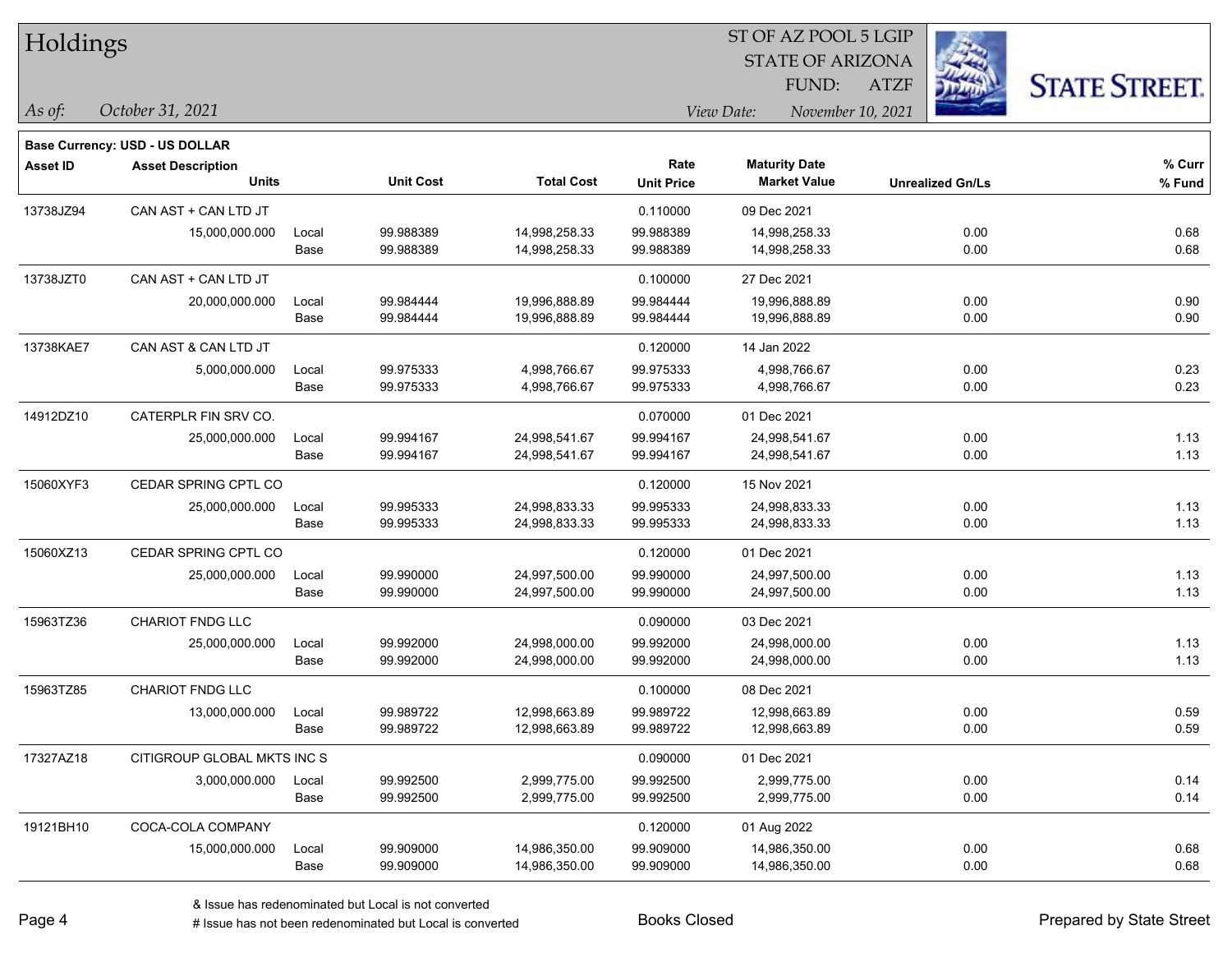| Holdings |
|----------|
|          |

### STATE OF ARIZONA ATZF ST OF AZ POOL 5 LGIP FUND:



|                 | <b>Base Currency: USD - US DOLLAR</b> |       |                  |                   |                   |                      |                         |        |
|-----------------|---------------------------------------|-------|------------------|-------------------|-------------------|----------------------|-------------------------|--------|
| <b>Asset ID</b> | <b>Asset Description</b>              |       |                  |                   | Rate              | <b>Maturity Date</b> |                         | % Curr |
|                 | <b>Units</b>                          |       | <b>Unit Cost</b> | <b>Total Cost</b> | <b>Unit Price</b> | <b>Market Value</b>  | <b>Unrealized Gn/Ls</b> | % Fund |
| 2063C0Y14       | CONCORD MIN CPTL CO                   |       |                  |                   | 0.120000          | 01 Nov 2021          |                         |        |
|                 | 25,000,000.000                        | Local | 100.000000       | 25,000,000.00     | 100.000000        | 25,000,000.00        | 0.00                    | 1.13   |
|                 |                                       | Base  | 100.000000       | 25,000,000.00     | 100.000000        | 25,000,000.00        | 0.00                    | 1.13   |
| 2063C0YA4       | CONCORD MIN CPTL CO                   |       |                  |                   | 0.120000          | 10 Nov 2021          |                         |        |
|                 | 25,000,000.000                        | Local | 99.997000        | 24,999,250.00     | 99.997000         | 24,999,250.00        | 0.00                    | 1.13   |
|                 |                                       | Base  | 99.997000        | 24,999,250.00     | 99.997000         | 24,999,250.00        | 0.00                    | 1.13   |
| 24422MAC5       | JOHN DEERE CAPITAL C                  |       |                  |                   | 0.080000          | 12 Jan 2022          |                         |        |
|                 | 25,000,000.000                        | Local | 99.984000        | 24,996,000.00     | 99.984000         | 24,996,000.00        | 0.00                    | 1.13   |
|                 |                                       | Base  | 99.984000        | 24,996,000.00     | 99.984000         | 24,996,000.00        | 0.00                    | 1.13   |
| 30229BAQ0       | <b>EXXON MOBIL CORP</b>               |       |                  |                   | 0.050000          | 24 Jan 2022          |                         |        |
|                 | 10,000,000.000                        | Local | 99.988333        | 9,998,833.33      | 99.988333         | 9,998,833.33         | 0.00                    | 0.45   |
|                 |                                       | Base  | 99.988333        | 9,998,833.33      | 99.988333         | 9,998,833.33         | 0.00                    | 0.45   |
| 30229BC13       | <b>EXXON MOBIL CORP</b>               |       |                  |                   | 0.100000          | 01 Mar 2022          |                         |        |
|                 | 15,000,000.000                        | Local | 99.966667        | 14,995,000.00     | 99.966667         | 14,995,000.00        | 0.00                    | 0.68   |
|                 |                                       | Base  | 99.966667        | 14,995,000.00     | 99.966667         | 14,995,000.00        | 0.00                    | 0.68   |
| 30601WAM1       | <b>FAIRWAY FINANCE CORP</b>           |       |                  |                   | 0.140000          | 21 Jan 2022          |                         |        |
|                 | 10,000,000.000                        | Local | 99.968500        | 9,996,850.00      | 99.968500         | 9,996,850.00         | 0.00                    | 0.45   |
|                 |                                       | Base  | 99.968500        | 9,996,850.00      | 99.968500         | 9,996,850.00         | 0.00                    | 0.45   |
| 30601WAT6       | <b>FAIRWAY FINANCE CORP</b>           |       |                  |                   | 0.120000          | 27 Jan 2022          |                         |        |
|                 | 15,000,000.000                        | Local | 99.971000        | 14,995,650.00     | 99.971000         | 14,995,650.00        | 0.00                    | 0.68   |
|                 |                                       | Base  | 99.971000        | 14,995,650.00     | 99.971000         | 14,995,650.00        | 0.00                    | 0.68   |
| 30601WE21       | <b>FAIRWAY FINANCE CORP</b>           |       |                  |                   | 0.150000          | 02 May 2022          |                         |        |
|                 | 10,000,000.000                        | Local | 99.924167        | 9,992,416.67      | 99.924167         | 9,992,416.67         | 0.00                    | 0.45   |
|                 |                                       | Base  | 99.924167        | 9,992,416.67      | 99.924167         | 9,992,416.67         | 0.00                    | 0.45   |
| 38346LYA8       | <b>GOTHAM FDG CORP</b>                |       |                  |                   | 0.110000          | 10 Nov 2021          |                         |        |
|                 | 10,000,000.000                        | Local | 99.997250        | 9,999,725.00      | 99.997250         | 9,999,725.00         | 0.00                    | 0.45   |
|                 |                                       | Base  | 99.997250        | 9,999,725.00      | 99.997250         | 9,999,725.00         | 0.00                    | 0.45   |
| 38346LYV2       | <b>GOTHAM FDG CORP</b>                |       |                  |                   | 0.100000          | 29 Nov 2021          |                         |        |
|                 | 20,000,000.000                        | Local | 99.992222        | 19,998,444.44     | 99.992222         | 19,998,444.44        | 0.00                    | 0.90   |
|                 |                                       | Base  | 99.992222        | 19,998,444.44     | 99.992222         | 19,998,444.44        | 0.00                    | 0.90   |
|                 |                                       |       |                  |                   |                   |                      |                         |        |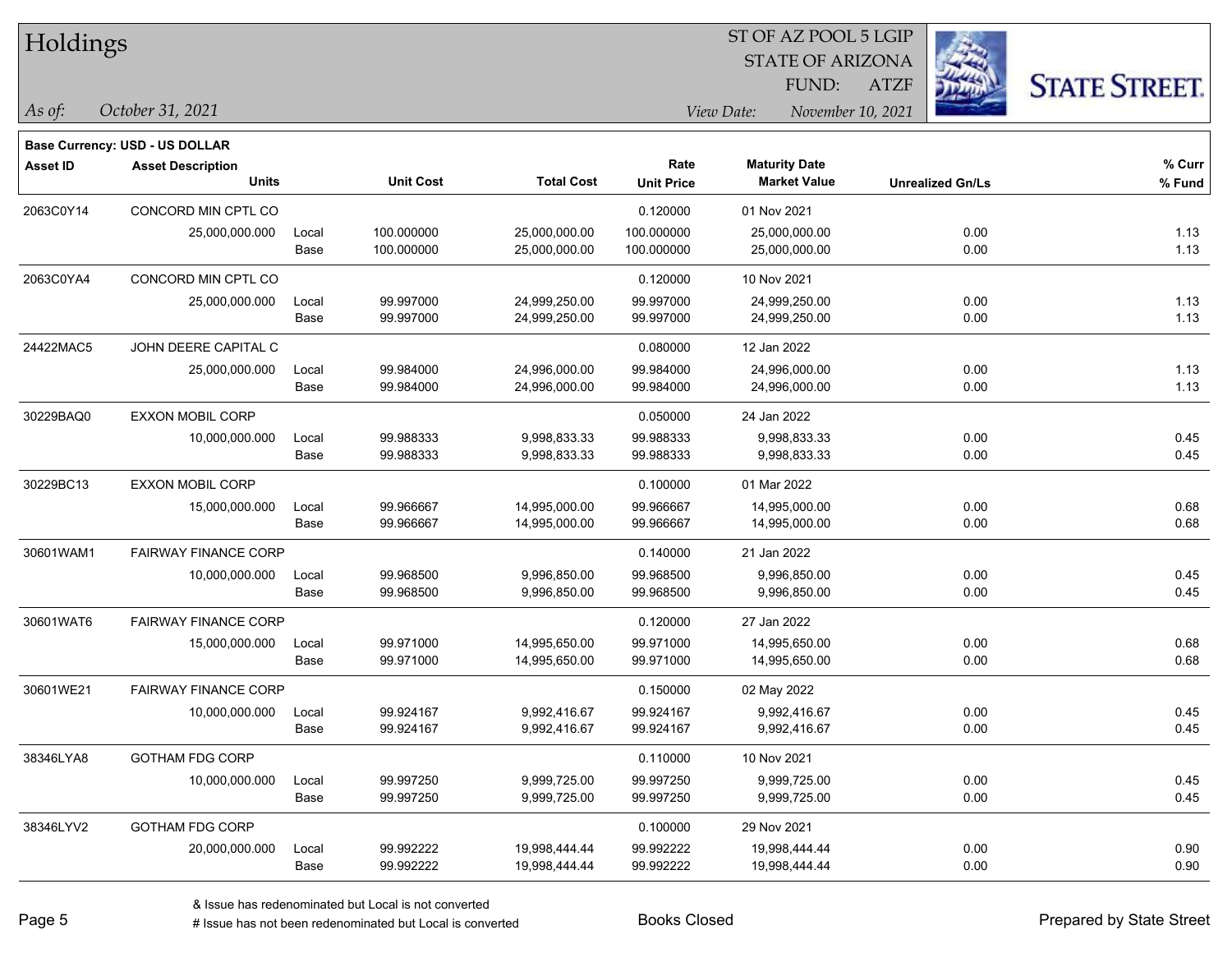| Holdings |
|----------|
|          |

**Base Currency: USD - US DOLLAR**

### STATE OF ARIZONA ATZF ST OF AZ POOL 5 LGIP FUND:



| <b>Asset ID</b> | <b>Asset Description</b><br><b>Units</b> |       | <b>Unit Cost</b> | <b>Total Cost</b> | Rate<br><b>Unit Price</b> | <b>Maturity Date</b><br><b>Market Value</b> | <b>Unrealized Gn/Ls</b> | % Curr<br>% Fund |
|-----------------|------------------------------------------|-------|------------------|-------------------|---------------------------|---------------------------------------------|-------------------------|------------------|
| 38346LZA7       | <b>GOTHAM FDG CORP</b>                   |       |                  |                   | 0.090000                  | 10 Dec 2021                                 |                         |                  |
|                 | 20,000,000.000                           | Local | 99.990250        | 19,998,050.00     | 99.990250                 | 19,998,050.00                               | 0.00                    | 0.90             |
|                 |                                          | Base  | 99.990250        | 19,998,050.00     | 99.990250                 | 19,998,050.00                               | 0.00                    | 0.90             |
| 40060WYN6       | <b>GTA FDG LLC DISC</b>                  |       |                  |                   | 0.080000                  | 22 Nov 2021                                 |                         |                  |
|                 | 11,500,000.000                           | Local | 99.995333        | 11,499,463.33     | 99.995333                 | 11,499,463.33                               | 0.00                    | 0.52             |
|                 |                                          | Base  | 99.995333        | 11,499,463.33     | 99.995333                 | 11,499,463.33                               | 0.00                    | 0.52             |
| 40060XAA8       | <b>GTA FDG LLC DISC</b>                  |       |                  |                   | 0.110000                  | 10 Jan 2022                                 |                         |                  |
|                 | 5,000,000.000                            | Local | 99.978611        | 4,998,930.55      | 99.978611                 | 4,998,930.55                                | 0.00                    | 0.23             |
|                 |                                          | Base  | 99.978611        | 4,998,930.55      | 99.978611                 | 4,998,930.55                                | 0.00                    | 0.23             |
| 40060XAU4       | <b>GTA FDG LLC DISC</b>                  |       |                  |                   | 0.110000                  | 28 Jan 2022                                 |                         |                  |
|                 | 25,000,000.000                           | Local | 99.973111        | 24,993,277.78     | 99.973111                 | 24,993,277.78                               | 0.00                    | 1.13             |
|                 |                                          | Base  | 99.973111        | 24,993,277.78     | 99.973111                 | 24,993,277.78                               | 0.00                    | 1.13             |
| 40060XB33       | <b>GTA FDG LLC DISC</b>                  |       |                  |                   | 0.120000                  | 03 Feb 2022                                 |                         |                  |
|                 | 10,000,000.000                           | Local | 99.968667        | 9,996,866.67      | 99.968667                 | 9,996,866.67                                | 0.00                    | 0.45             |
|                 |                                          | Base  | 99.968667        | 9,996,866.67      | 99.968667                 | 9,996,866.67                                | 0.00                    | 0.45             |
| 40588LY45       | <b>HALKIN FINANCE LLC USC</b>            |       |                  |                   | 0.085000                  | 04 Nov 2021                                 |                         |                  |
|                 | 25,000,000.000                           | Local | 99.999292        | 24,999,822.92     | 99.999292                 | 24,999,822.92                               | 0.00                    | 1.13             |
|                 |                                          | Base  | 99.999292        | 24,999,822.92     | 99.999292                 | 24,999,822.92                               | 0.00                    | 1.13             |
| 40588LYV5       | HALKIN FINANCE LLC USC                   |       |                  |                   | 0.130000                  | 29 Nov 2021                                 |                         |                  |
|                 | 15,000,000.000                           | Local | 99.989889        | 14,998,483.33     | 99.989889                 | 14,998,483.33                               | 0.00                    | 0.68             |
|                 |                                          | Base  | 99.989889        | 14,998,483.33     | 99.989889                 | 14,998,483.33                               | 0.00                    | 0.68             |
| 40588MAR8       | HALKIN FINANCE LLC USC                   |       |                  |                   | 0.160000                  | 25 Jan 2022                                 |                         |                  |
|                 | 10,000,000.000                           | Local | 99.962222        | 9,996,222.23      | 99.962222                 | 9,996,222.23                                | 0.00                    | 0.45             |
|                 |                                          | Base  | 99.962222        | 9,996,222.23      | 99.962222                 | 9,996,222.23                                | 0.00                    | 0.45             |
| 45779QA55       | <b>INSTITUTIONAL SECURED</b>             |       |                  |                   | 0.150000                  | 05 Jan 2022                                 |                         |                  |
|                 | 21,500,000.000                           | Local | 99.972917        | 21,494,177.08     | 99.972917                 | 21,494,177.08                               | 0.00                    | 0.97             |
|                 |                                          | Base  | 99.972917        | 21,494,177.08     | 99.972917                 | 21,494,177.08                               | 0.00                    | 0.97             |
| 45779QAK2       | <b>INSTITUTIONAL SECURED</b>             |       |                  |                   | 0.150000                  | 19 Jan 2022                                 |                         |                  |
|                 | 25,000,000.000                           | Local | 99.967083        | 24,991,770.83     | 99.967083                 | 24,991,770.83                               | 0.00                    | 1.13             |
|                 |                                          | Base  | 99.967083        | 24,991,770.83     | 99.967083                 | 24,991,770.83                               | 0.00                    | 1.13             |
|                 |                                          |       |                  |                   |                           |                                             |                         |                  |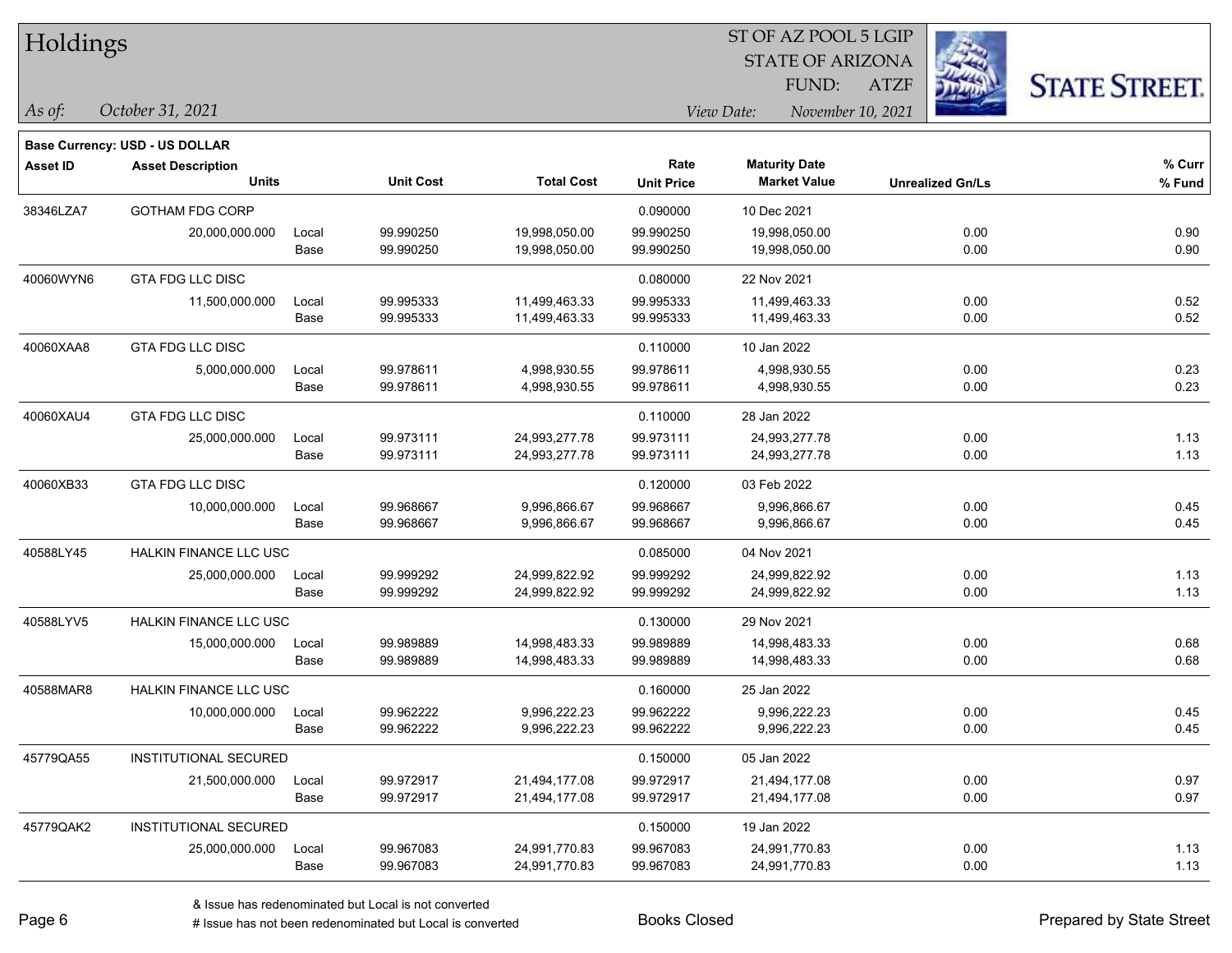**Base Currency: USD - US DOLLAR**

STATE OF ARIZONA ATZF ST OF AZ POOL 5 LGIP FUND:



| <b>Asset ID</b> | <b>Asset Description</b>     |       |                  |                   | Rate              | <b>Maturity Date</b> |                         | % Curr |
|-----------------|------------------------------|-------|------------------|-------------------|-------------------|----------------------|-------------------------|--------|
|                 | <b>Units</b>                 |       | <b>Unit Cost</b> | <b>Total Cost</b> | <b>Unit Price</b> | <b>Market Value</b>  | <b>Unrealized Gn/Ls</b> | % Fund |
| 47816GBB4       | <b>JOHNSON &amp; JOHNSON</b> |       |                  |                   | 0.070000          | 11 Feb 2022          |                         |        |
|                 | 10,000,000.000               | Local | 99.980167        | 9,998,016.67      | 99.980167         | 9,998,016.67         | 0.00                    | 0.45   |
|                 |                              | Base  | 99.980167        | 9,998,016.67      | 99.980167         | 9,998,016.67         | 0.00                    | 0.45   |
| 4820P2Y41       | JUPITER SECT CO LLC          |       |                  |                   | 0.095000          | 04 Nov 2021          |                         |        |
|                 | 23,500,000.000               | Local | 99.999208        | 23,499,813.96     | 99.999208         | 23,499,813.96        | 0.00                    | 1.06   |
|                 |                              | Base  | 99.999208        | 23,499,813.96     | 99.999208         | 23,499,813.96        | 0.00                    | 1.06   |
| 52953AYA7       | LEXINGTN PKR CAP CO LL       |       |                  |                   | 0.100000          | 10 Nov 2021          |                         |        |
|                 | 6,000,000.000                | Local | 99.997500        | 5,999,850.00      | 99.997500         | 5,999,850.00         | 0.00                    | 0.27   |
|                 |                              | Base  | 99.997500        | 5,999,850.00      | 99.997500         | 5,999,850.00         | 0.00                    | 0.27   |
| 52953BAK9       | LEXINGTN PKR CAP CO LL       |       |                  |                   | 0.130000          | 19 Jan 2022          |                         |        |
|                 | 5,150,000.000                | Local | 99.971472        | 5,148,530.82      | 99.971472         | 5,148,530.82         | 0.00                    | 0.23   |
|                 |                              | Base  | 99.971472        | 5,148,530.82      | 99.971472         | 5,148,530.82         | 0.00                    | 0.23   |
| 52953BBQ5       | LEXINGTN PKR CAP CO LL       |       |                  |                   | 0.200000          | 24 Feb 2022          |                         |        |
|                 | 20,000,000.000               | Local | 99.936111        | 19,987,222.22     | 99.936111         | 19,987,222.22        | 0.00                    | 0.90   |
|                 |                              | Base  | 99.936111        | 19,987,222.22     | 99.936111         | 19,987,222.22        | 0.00                    | 0.90   |
| 53127TZT3       | <b>LIBERTY FUNDING LLC</b>   |       |                  |                   | 0.100000          | 27 Dec 2021          |                         |        |
|                 | 25,000,000.000               | Local | 99.984444        | 24,996,111.11     | 99.984444         | 24,996,111.11        | 0.00                    | 1.13   |
|                 |                              | Base  | 99.984444        | 24,996,111.11     | 99.984444         | 24,996,111.11        | 0.00                    | 1.13   |
| 53127UBU3       | <b>LIBERTY FUNDING LLC</b>   |       |                  |                   | 0.140000          | 28 Feb 2022          |                         |        |
|                 | 25,000,000.000               | Local | 99.953722        | 24,988,430.56     | 99.953722         | 24,988,430.56        | 0.00                    | 1.13   |
|                 |                              | Base  | 99.953722        | 24,988,430.56     | 99.953722         | 24,988,430.56        | 0.00                    | 1.13   |
| 56274LYW8       | MANHATTAN ASSET FDG.         |       |                  |                   | 0.200000          | 30 Nov 2021          |                         |        |
|                 | 10,000,000.000               | Local | 99.983889        | 9,998,388.89      | 99.983889         | 9,998,388.89         | 0.00                    | 0.45   |
|                 |                              | Base  | 99.983889        | 9,998,388.89      | 99.983889         | 9,998,388.89         | 0.00                    | 0.45   |
| 56274LZ15       | MANHATTAN ASSET FDG.         |       |                  |                   | 0.090000          | 01 Dec 2021          |                         |        |
|                 | 10,000,000.000               | Local | 99.992500        | 9,999,250.00      | 99.992500         | 9,999,250.00         | 0.00                    | 0.45   |
|                 |                              | Base  | 99.992500        | 9,999,250.00      | 99.992500         | 9,999,250.00         | 0.00                    | 0.45   |
| 56274MA69       | MANHATTAN ASSET FDG.         |       |                  |                   | 0.140000          | 06 Jan 2022          |                         |        |
|                 | 15,000,000.000               | Local | 99.974333        | 14,996,150.00     | 99.974333         | 14,996,150.00        | 0.00                    | 0.68   |
|                 |                              | Base  | 99.974333        | 14,996,150.00     | 99.974333         | 14,996,150.00        | 0.00                    | 0.68   |
|                 |                              |       |                  |                   |                   |                      |                         |        |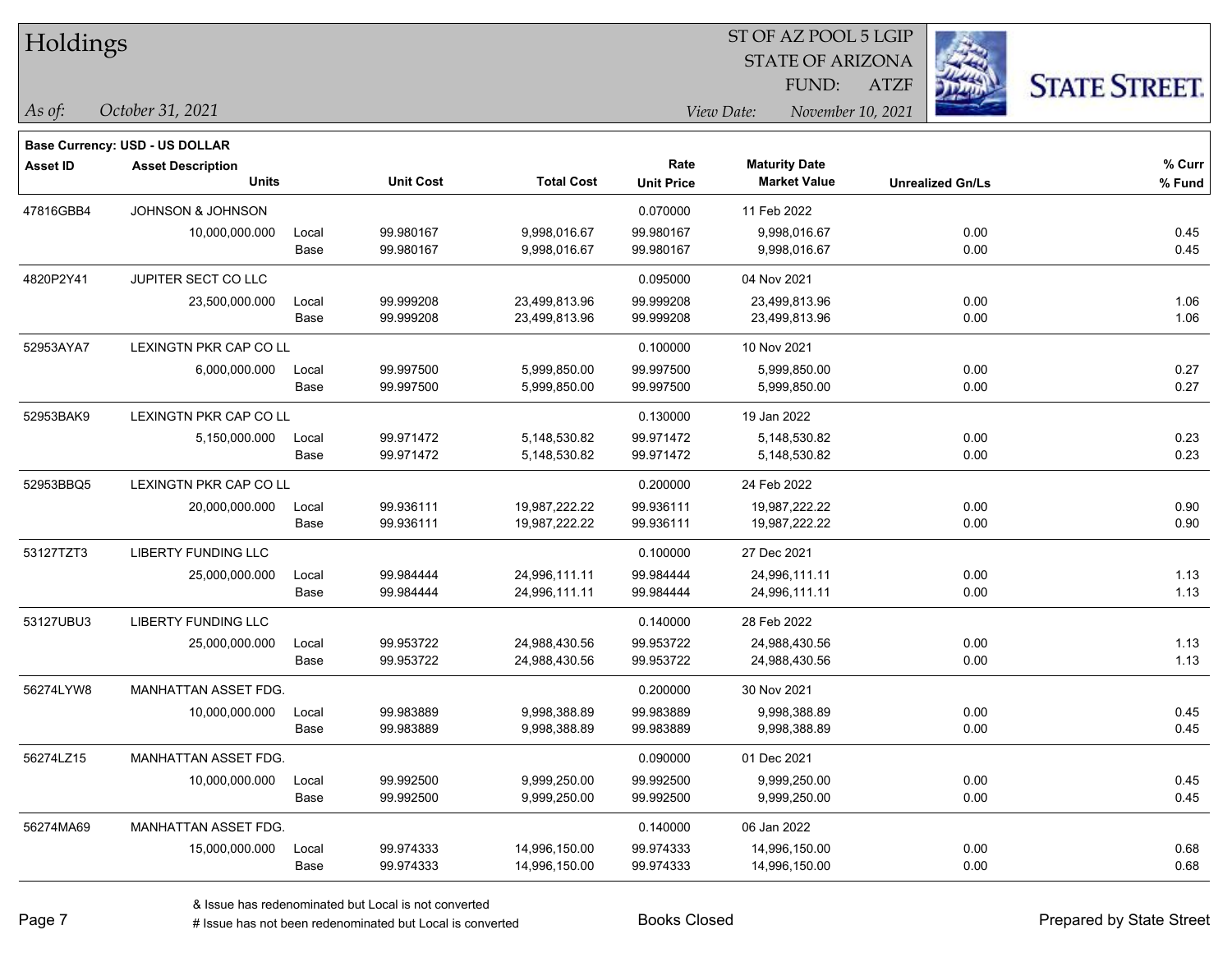| Holdings |  |
|----------|--|
|----------|--|

**Base Currency: USD - US DOLLAR**

### STATE OF ARIZONA ATZF ST OF AZ POOL 5 LGIP FUND:



| <b>Asset ID</b> | <b>Asset Description</b> |                    |                  |                   | Rate              | <b>Maturity Date</b> |                         | % Curr |
|-----------------|--------------------------|--------------------|------------------|-------------------|-------------------|----------------------|-------------------------|--------|
|                 | <b>Units</b>             |                    | <b>Unit Cost</b> | <b>Total Cost</b> | <b>Unit Price</b> | <b>Market Value</b>  | <b>Unrealized Gn/Ls</b> | % Fund |
| 59157TZD8       | METLIFE SHORT TERM FDG   |                    |                  |                   | 0.090000          | 13 Dec 2021          |                         |        |
|                 | 15,000,000.000           | 99.989500<br>Local |                  | 14,998,425.00     | 99.989500         | 14,998,425.00        | 0.00                    | 0.68   |
|                 |                          | Base               | 99.989500        | 14,998,425.00     | 99.989500         | 14,998,425.00        | 0.00                    | 0.68   |
| 59157UAM2       | METLIFE SHORT TERM FDG   |                    |                  |                   | 0.120000          | 21 Jan 2022          |                         |        |
|                 | 15,000,000.000           | Local              | 99.973000        | 14,995,950.00     | 99.973000         | 14,995,950.00        | 0.00                    | 0.68   |
|                 |                          | Base               | 99.973000        | 14,995,950.00     | 99.973000         | 14,995,950.00        | 0.00                    | 0.68   |
| 59157UDB3       | METLIFE SHORT TERM FDG   |                    |                  |                   | 0.120000          | 11 Apr 2022          |                         |        |
|                 | 10,000,000.000           | Local              | 99.946333        | 9,994,633.34      | 99.946333         | 9,994,633.34         | 0.00                    | 0.45   |
|                 |                          | Base               | 99.946333        | 9,994,633.34      | 99.946333         | 9,994,633.34         | 0.00                    | 0.45   |
| 62455AY19       | <b>MOUNTCLIFF</b>        |                    |                  |                   | 0.150000          | 01 Nov 2021          |                         |        |
|                 | 19,400,000.000           | Local              | 100.000000       | 19,400,000.00     | 100.000000        | 19,400,000.00        | 0.00                    | 0.88   |
|                 |                          | Base               | 100.000000       | 19,400,000.00     | 100.000000        | 19,400,000.00        | 0.00                    | 0.88   |
| 62455AZA8       | <b>MOUNTCLIFF</b>        |                    |                  |                   | 0.110000          | 10 Dec 2021          |                         |        |
|                 | 15,000,000.000           | Local              | 99.988083        | 14,998,212.50     | 99.988083         | 14,998,212.50        | 0.00                    | 0.68   |
|                 |                          | Base               | 99.988083        | 14,998,212.50     | 99.988083         | 14,998,212.50        | 0.00                    | 0.68   |
| 62455BB20       | <b>MOUNTCLIFF</b>        |                    |                  |                   | 0.150000          | 02 Feb 2022          |                         |        |
|                 | 15,000,000.000           | Local              | 99.961250        | 14,994,187.50     | 99.961250         | 14,994,187.50        | 0.00                    | 0.68   |
|                 |                          | Base               | 99.961250        | 14,994,187.50     | 99.961250         | 14,994,187.50        | 0.00                    | 0.68   |
| 63763QAK3       | NATIONAL SECS CLEARING   |                    |                  |                   | 0.090000          | 19 Jan 2022          |                         |        |
|                 | 25,000,000.000           | Local              | 99.980250        | 24,995,062.50     | 99.980250         | 24,995,062.50        | 0.00                    | 1.13   |
|                 |                          | Base               | 99.980250        | 24,995,062.50     | 99.980250         | 24,995,062.50        | 0.00                    | 1.13   |
| 63763QB22       | NATIONAL SECS CLEARING   |                    |                  |                   | 0.090000          | 02 Feb 2022          |                         |        |
|                 | 25,000,000.000           | Local              | 99.976750        | 24,994,187.50     | 99.976750         | 24,994,187.50        | 0.00                    | 1.13   |
|                 |                          | Base               | 99.976750        | 24,994,187.50     | 99.976750         | 24,994,187.50        | 0.00                    | 1.13   |
| 64951WZ31       | NEW YORK LFE CAP COR     |                    |                  |                   | 0.070000          | 03 Dec 2021          |                         |        |
|                 | 15,000,000.000           | Local              | 99.993778        | 14,999,066.67     | 99.993778         | 14,999,066.67        | 0.00                    | 0.68   |
|                 |                          | Base               | 99.993778        | 14,999,066.67     | 99.993778         | 14,999,066.67        | 0.00                    | 0.68   |
| 64951WZT4       | NEW YORK LFE CAP COR     |                    |                  |                   | 0.060000          | 27 Dec 2021          |                         |        |
|                 | 9,153,000.000            | Local              | 99.990667        | 9,152,145.72      | 99.990667         | 9,152,145.72         | 0.00                    | 0.41   |
|                 |                          | Base               | 99.990667        | 9,152,145.72      | 99.990667         | 9,152,145.72         | 0.00                    | 0.41   |
|                 |                          |                    |                  |                   |                   |                      |                         |        |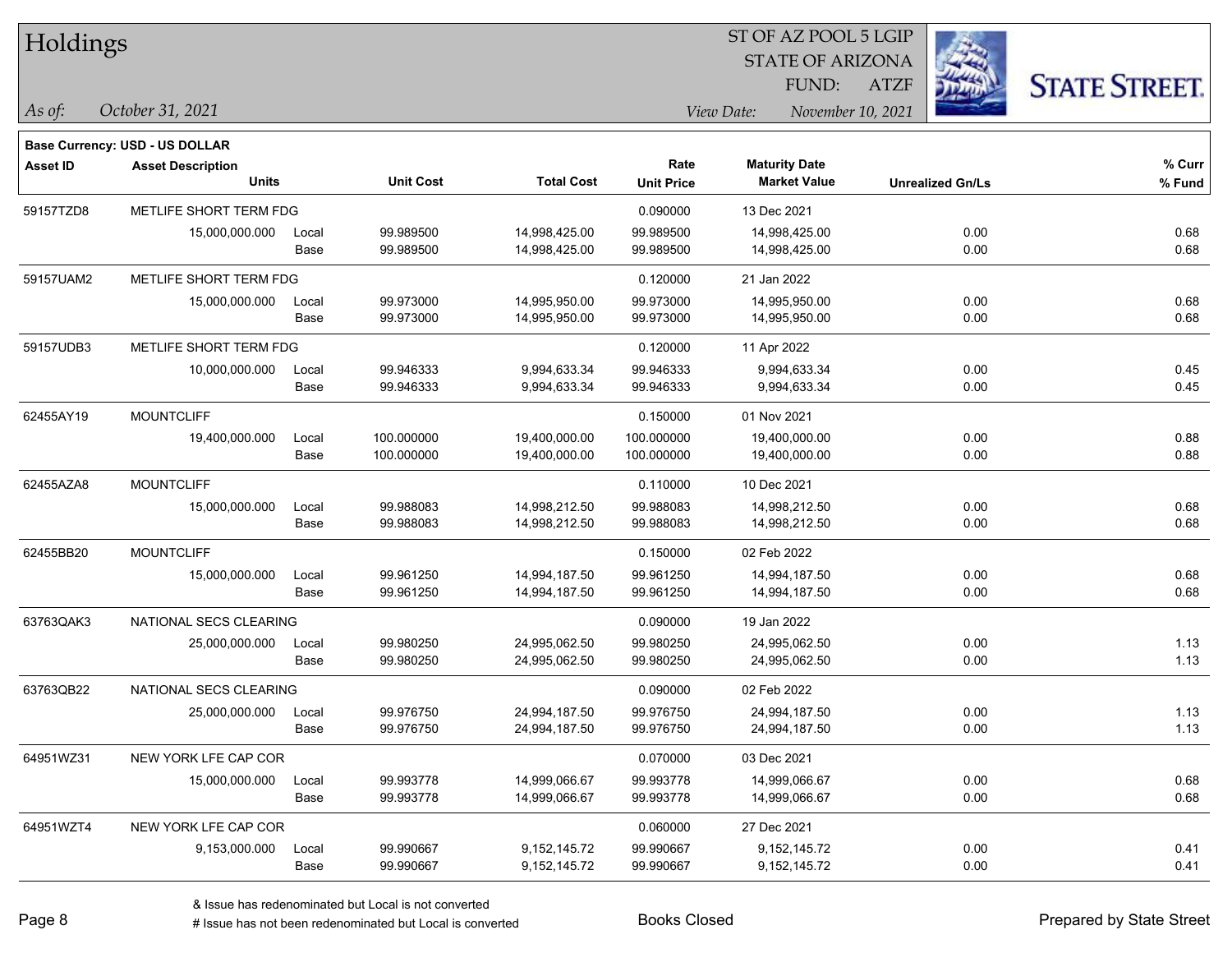| Holdings        |                                          |               |                        |                                |                           | ST OF AZ POOL 5 LGIP<br><b>STATE OF ARIZONA</b> |                         |                      |
|-----------------|------------------------------------------|---------------|------------------------|--------------------------------|---------------------------|-------------------------------------------------|-------------------------|----------------------|
|                 |                                          |               |                        |                                |                           | FUND:                                           | <b>ATZF</b>             | <b>STATE STREET.</b> |
| As of:          | October 31, 2021                         |               |                        |                                |                           | View Date:<br>November 10, 2021                 |                         |                      |
|                 | <b>Base Currency: USD - US DOLLAR</b>    |               |                        |                                |                           |                                                 |                         |                      |
| <b>Asset ID</b> | <b>Asset Description</b><br><b>Units</b> |               | <b>Unit Cost</b>       | <b>Total Cost</b>              | Rate<br><b>Unit Price</b> | <b>Maturity Date</b><br><b>Market Value</b>     | <b>Unrealized Gn/Ls</b> | % Curr<br>% Fund     |
| 64951XB19       | NEW YORK LFE CAP COR                     |               |                        |                                | 0.070000                  | 01 Feb 2022                                     |                         |                      |
|                 | 20,000,000.000                           | Local<br>Base | 99.982111<br>99.982111 | 19,996,422.23<br>19,996,422.23 | 99.982111<br>99.982111    | 19,996,422.23<br>19,996,422.23                  | 0.00<br>0.00            | 0.90<br>0.90         |
| 6698M4Z62       | NOVARTIS FNC CRP                         |               |                        |                                | 0.065000                  | 06 Dec 2021                                     |                         |                      |
|                 | 20,000,000.000                           | Local<br>Base | 99.993681<br>99.993681 | 19,998,736.11<br>19,998,736.11 | 99.993681<br>99.993681    | 19,998,736.11<br>19,998,736.11                  | 0.00<br>0.00            | 0.90<br>0.90         |
| 6698M5CE7       | NOVARTIS FNC CRP                         |               |                        |                                | 0.070000                  | 14 Mar 2022                                     |                         |                      |
|                 | 10,000,000.000                           | Local<br>Base | 99.974139<br>99.974139 | 9,997,413.89<br>9,997,413.89   | 99.974139<br>99.974139    | 9,997,413.89<br>9,997,413.89                    | 0.00<br>0.00            | 0.45<br>0.45         |
| 67983TZF6       | OLD LINE FUNDING LLC                     |               |                        |                                | 0.120000                  | 15 Dec 2021                                     |                         |                      |
|                 | 17,500,000.000                           | Local<br>Base | 99.985333<br>99.985333 | 17,497,433.33<br>17,497,433.33 | 99.985333<br>99.985333    | 17,497,433.33<br>17,497,433.33                  | 0.00<br>0.00            | 0.79<br>0.79         |
| 67983UAK9       | OLD LINE FUNDING LLC                     |               |                        |                                | 0.100000                  | 19 Jan 2022                                     |                         |                      |
|                 | 5,000,000.000                            | Local<br>Base | 99.978056<br>99.978056 | 4,998,902.78<br>4,998,902.78   | 99.978056<br>99.978056    | 4,998,902.78<br>4,998,902.78                    | 0.00<br>0.00            | 0.23<br>0.23         |
| 67983UBN2       | OLD LINE FUNDING LLC                     |               |                        |                                | 0.140000                  | 22 Feb 2022                                     |                         |                      |
|                 | 7,575,000.000                            | Local<br>Base | 99.956056<br>99.956056 | 7,571,671.21<br>7,571,671.21   | 99.956056<br>99.956056    | 7,571,671.21<br>7,571,671.21                    | 0.00<br>0.00            | 0.34<br>0.34         |
| 67983UCF8       | OLD LINE FUNDING LLC                     |               |                        |                                | 0.150000                  | 15 Mar 2022                                     |                         |                      |
|                 | 20,000,000.000                           | Local<br>Base | 99.944167<br>99.944167 | 19,988,833.33<br>19,988,833.33 | 99.944167<br>99.944167    | 19,988,833.33<br>19,988,833.33                  | 0.00<br>0.00            | 0.90<br>0.90         |
| 74271UAX8       | PROCTOR GAMBLE AND CO                    |               |                        |                                | 0.060000                  | 31 Jan 2022                                     |                         |                      |
|                 | 25,000,000.000                           | Local<br>Base | 99.984833<br>99.984833 | 24,996,208.34<br>24,996,208.34 | 99.984833<br>99.984833    | 24,996,208.34<br>24,996,208.34                  | 0.00<br>0.00            | 1.13<br>1.13         |
| 74271UC16       | PROCTOR GAMBLE AND CO                    |               |                        |                                | 0.070000                  | 01 Mar 2022                                     |                         |                      |
|                 | 25,000,000.000                           | Local<br>Base | 99.976667<br>99.976667 | 24,994,166.67<br>24,994,166.67 | 99.976667<br>99.976667    | 24,994,166.67<br>24,994,166.67                  | 0.00<br>0.00            | 1.13<br>1.13         |
| 78009BCU4       | ROYAL BK OF CANADA                       |               |                        |                                | 0.150000                  | 28 Mar 2022                                     |                         |                      |
|                 | 20,000,000.000                           | Local<br>Base | 99.938750<br>99.938750 | 19,987,750.00<br>19,987,750.00 | 99.938750<br>99.938750    | 19,987,750.00<br>19,987,750.00                  | 0.00<br>0.00            | 0.90<br>0.90         |

ST OF AZ POOL 5 LGIP

 $\overline{\phantom{a}}$ 

 $\overline{\phantom{a}}$ 

 $\overline{\phantom{0}}$ 

 $\overline{\phantom{a}}$ 

 $\overline{a}$ 

 $\overline{\phantom{a}}$ 

 $\overline{a}$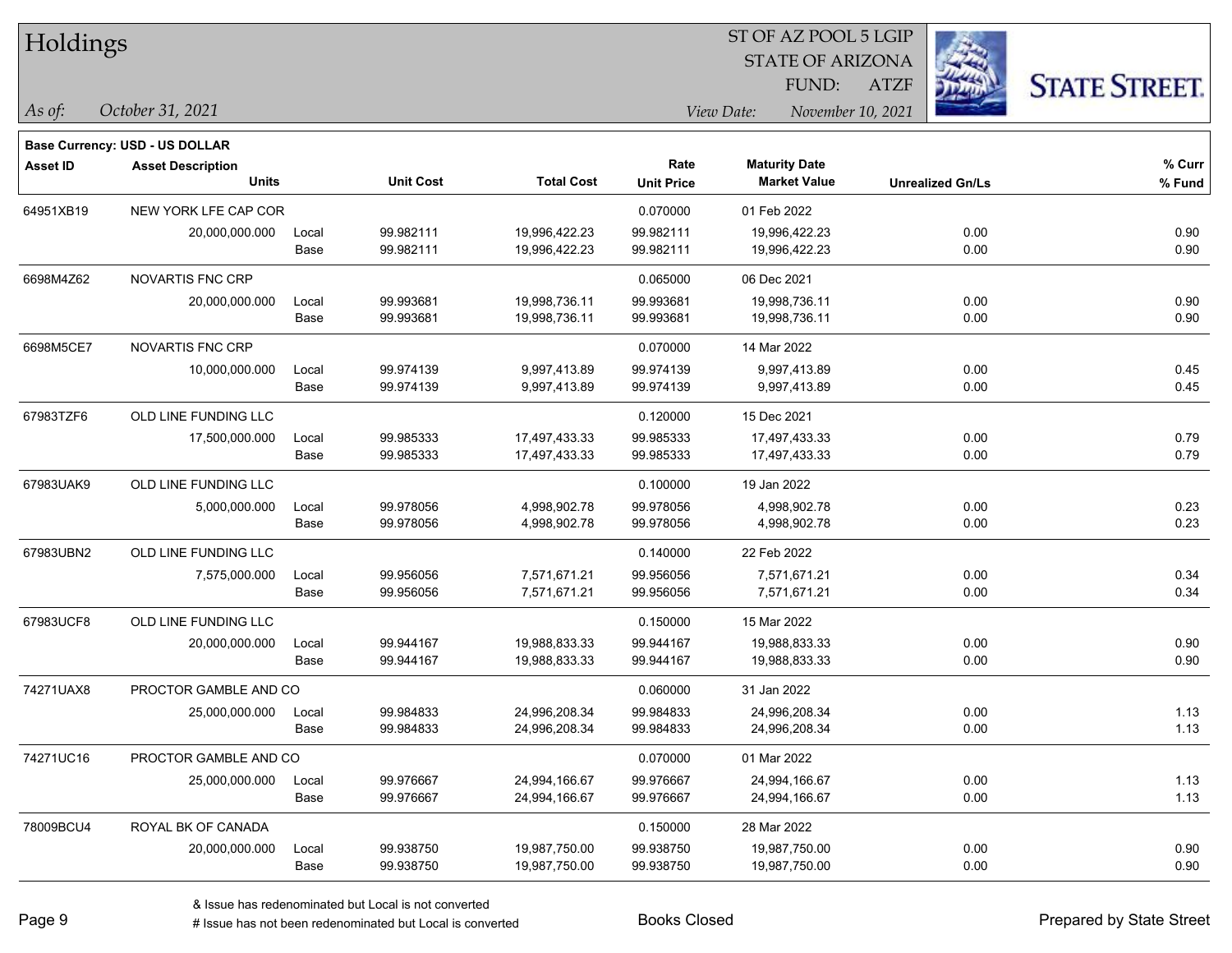| Holdings |
|----------|
|          |

### STATE OF ARIZONA ATZF ST OF AZ POOL 5 LGIP FUND:



*October 31, 2021 As of: View Date: November 10, 2021*

|                 | <b>Base Currency: USD - US DOLLAR</b> |       |                  |                   |                   |                      |                         |        |
|-----------------|---------------------------------------|-------|------------------|-------------------|-------------------|----------------------|-------------------------|--------|
| <b>Asset ID</b> | <b>Asset Description</b>              |       |                  |                   | Rate              | <b>Maturity Date</b> |                         | % Curr |
|                 | <b>Units</b>                          |       | <b>Unit Cost</b> | <b>Total Cost</b> | <b>Unit Price</b> | <b>Market Value</b>  | <b>Unrealized Gn/Ls</b> | % Fund |
| 8010M2ZP0       | <b>SANOFI</b>                         |       |                  |                   | 0.070000          | 23 Dec 2021          |                         |        |
|                 | 20,000,000.000                        | Local | 99.989889        | 19,997,977.78     | 99.989889         | 19,997,977.78        | 0.00                    | 0.90   |
|                 |                                       | Base  | 99.989889        | 19,997,977.78     | 99.989889         | 19,997,977.78        | 0.00                    | 0.90   |
| 8085A3AB1       | <b>SCHWAB CHARLES CORP</b>            |       |                  |                   | 0.120000          | 11 Jan 2022          |                         |        |
|                 | 15,000,000.000                        | Local | 99.976333        | 14,996,450.00     | 99.976333         | 14,996,450.00        | 0.00                    | 0.68   |
|                 |                                       | Base  | 99.976333        | 14,996,450.00     | 99.976333         | 14,996,450.00        | 0.00                    | 0.68   |
| 82124LY55       | SHEFFIELD RECEIVABLE                  |       |                  |                   | 0.110000          | 05 Nov 2021          |                         |        |
|                 | 25,000,000.000                        | Local | 99.998778        | 24,999,694.44     | 99.998778         | 24,999,694.44        | 0.00                    | 1.13   |
|                 |                                       | Base  | 99.998778        | 24,999,694.44     | 99.998778         | 24,999,694.44        | 0.00                    | 1.13   |
| 82124LYH9       | SHEFFIELD RECEIVABLE                  |       |                  |                   | 0.100000          | 17 Nov 2021          |                         |        |
|                 | 25,000,000.000                        | Local | 99.995556        | 24,998,888.89     | 99.995556         | 24,998,888.89        | 0.00                    | 1.13   |
|                 |                                       | Base  | 99.995556        | 24,998,888.89     | 99.995556         | 24,998,888.89        | 0.00                    | 1.13   |
| 86562KY24       | SUMITOMO MTSU BKG CORP                |       |                  |                   | 0.110000          | 02 Nov 2021          |                         |        |
|                 | 15,000,000.000                        | Local | 99.999694        | 14,999,954.17     | 99.999694         | 14,999,954.17        | 0.00                    | 0.68   |
|                 |                                       | Base  | 99.999694        | 14,999,954.17     | 99.999694         | 14,999,954.17        | 0.00                    | 0.68   |
| 86564GR37       | SUMITOMO MITSUI TRUST NY              |       |                  |                   | 0.110000          | 16 Dec 2021          |                         |        |
|                 | 25,000,000.000                        | Local | 100.000000       | 24,999,999.99     | 100.000000        | 24,999,999.99        | 0.00                    | 1.13   |
|                 |                                       | Base  | 100.000000       | 24,999,999.99     | 100.000000        | 24,999,999.99        | 0.00                    | 1.13   |
| 86565CS26       | SUMITOMO MITSUI BKG CORP              |       |                  |                   | 0.160000          | 18 Nov 2021          |                         |        |
|                 | 10,000,000.000                        | Local | 100.000472       | 10,000,047.17     | 100.000472        | 10,000,047.17        | 0.00                    | 0.45   |
|                 |                                       | Base  | 100.000472       | 10,000,047.17     | 100.000472        | 10,000,047.17        | 0.00                    | 0.45   |
| 88602TYK3       | THUNDER BAY FNDNG LLC                 |       |                  |                   | 0.090000          | 19 Nov 2021          |                         |        |
|                 | 6,500,000.000                         | Local | 99.995500        | 6,499,707.50      | 99.995500         | 6,499,707.50         | 0.00                    | 0.29   |
|                 |                                       | Base  | 99.995500        | 6,499,707.50      | 99.995500         | 6,499,707.50         | 0.00                    | 0.29   |
| 88602TZ30       | THUNDER BAY FNDNG LLC                 |       |                  |                   | 0.110000          | 03 Dec 2021          |                         |        |
|                 | 15,000,000.000                        | Local | 99.990222        | 14,998,533.33     | 99.990222         | 14,998,533.33        | 0.00                    | 0.68   |
|                 |                                       | Base  | 99.990222        | 14,998,533.33     | 99.990222         | 14,998,533.33        | 0.00                    | 0.68   |
| 88602UD64       | THUNDER BAY FNDNG LLC                 |       |                  |                   | 0.150000          | 06 Apr 2022          |                         |        |
|                 | 15,000,000.000                        | Local | 99.935000        | 14,990,250.00     | 99.935000         | 14,990,250.00        | 0.00                    | 0.68   |
|                 |                                       | Base  | 99.935000        | 14,990,250.00     | 99.935000         | 14,990,250.00        | 0.00                    | 0.68   |
|                 |                                       |       |                  |                   |                   |                      |                         |        |

# Issue has not been redenominated but Local is converted Books Closed Prepared by State Street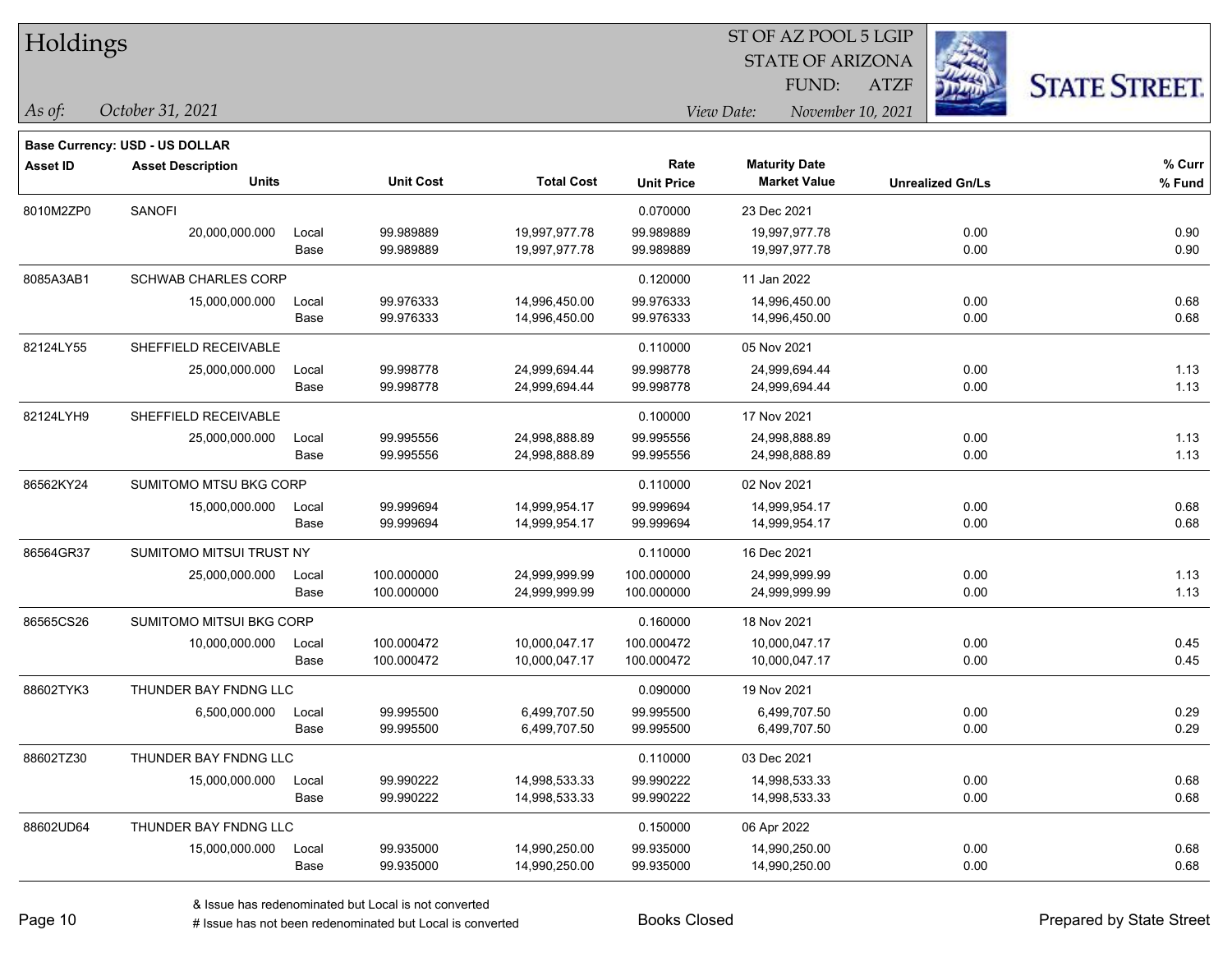| Holdings        |                                       |       |                  |                   |                   | 51 OF AZ POOL 5 LGIP |                         |             |                         |                      |
|-----------------|---------------------------------------|-------|------------------|-------------------|-------------------|----------------------|-------------------------|-------------|-------------------------|----------------------|
|                 |                                       |       |                  |                   |                   |                      | <b>STATE OF ARIZONA</b> |             |                         |                      |
|                 |                                       |       |                  |                   |                   |                      | FUND:                   | <b>ATZF</b> |                         | <b>STATE STREET.</b> |
| As of:          | October 31, 2021                      |       |                  |                   |                   | View Date:           | November 10, 2021       |             |                         |                      |
|                 | <b>Base Currency: USD - US DOLLAR</b> |       |                  |                   |                   |                      |                         |             |                         |                      |
| <b>Asset ID</b> | <b>Asset Description</b>              |       |                  |                   | Rate              | <b>Maturity Date</b> |                         |             |                         | % Curr               |
|                 | <b>Units</b>                          |       | <b>Unit Cost</b> | <b>Total Cost</b> | <b>Unit Price</b> | <b>Market Value</b>  |                         |             | <b>Unrealized Gn/Ls</b> | % Fund               |
| 89119BBR6       | TORONTO DOMINION BANK                 |       |                  |                   | 0.200000          | 25 Feb 2022          |                         |             |                         |                      |
|                 | 23,000,000.000                        | Local | 99.935556        | 22,985,177.78     | 99.935556         | 22,985,177.78        |                         |             | 0.00                    | 1.04                 |
|                 |                                       | Base  | 99.935556        | 22,985,177.78     | 99.935556         | 22,985,177.78        |                         |             | 0.00                    | 1.04                 |
| 89119BD45       | <b>TORONTO DOMINION BANK</b>          |       |                  |                   | 0.220000          | 04 Apr 2022          |                         |             |                         |                      |
|                 | 10,000,000.000                        | Local | 99.905889        | 9,990,588.89      | 99.905889         | 9,990,588.89         |                         |             | 0.00                    | 0.45                 |
|                 |                                       | Base  | 99.905889        | 9,990,588.89      | 99.905889         | 9,990,588.89         |                         |             | 0.00                    | 0.45                 |
| 89119BE28       | <b>TORONTO DOMINION BANK</b>          |       |                  |                   | 0.170000          | 02 May 2022          |                         |             |                         |                      |
|                 | 10,000,000.000                        | Local | 99.914056        | 9,991,405.56      | 99.914056         | 9,991,405.56         |                         |             | 0.00                    | 0.45                 |
|                 |                                       | Base  | 99.914056        | 9,991,405.56      | 99.914056         | 9,991,405.56         |                         |             | 0.00                    | 0.45                 |
| 89119BFV3       | <b>TORONTO DOMINION BANK</b>          |       |                  |                   | 0.205000          | 29 Jun 2022          |                         |             |                         |                      |
|                 | 7,500,000.000                         | Local | 99.863333        | 7,489,750.00      | 99.863333         | 7,489,750.00         |                         |             | 0.00                    | 0.34                 |
|                 |                                       | Base  | 99.863333        | 7,489,750.00      | 99.863333         | 7,489,750.00         |                         |             | 0.00                    | 0.34                 |
| 89233HA38       | <b>TOYOTA MOTOR CREDIT</b>            |       |                  |                   | 0.210000          | 03 Jan 2022          |                         |             |                         |                      |
|                 | 25,000,000.000                        | Local | 99.963250        | 24,990,812.50     | 99.963250         | 24,990,812.50        |                         |             | 0.00                    | 1.13                 |
|                 |                                       | Base  | 99.963250        | 24,990,812.50     | 99.963250         | 24,990,812.50        |                         |             | 0.00                    | 1.13                 |
| 89233HCR3       | <b>TOYOTA MOTOR CREDIT</b>            |       |                  |                   | 0.170000          | 25 Mar 2022          |                         |             |                         |                      |
|                 | 25,000,000.000                        | Local | 99.932000        | 24,983,000.00     | 99.932000         | 24,983,000.00        |                         |             | 0.00                    | 1.13                 |
|                 |                                       | Base  | 99.932000        | 24,983,000.00     | 99.932000         | 24,983,000.00        |                         |             | 0.00                    | 1.13                 |
| 91058TZW9       | UNITED HEALTHCARE CO                  |       |                  |                   | 0.120000          | 30 Dec 2021          |                         |             |                         |                      |
|                 | 25,000,000.000                        | Local | 99.980333        | 24,995,083.34     | 99.980333         | 24,995,083.34        |                         |             | 0.00                    | 1.13                 |
|                 |                                       | Base  | 99.980333        | 24,995,083.34     | 99.980333         | 24,995,083.34        |                         |             | 0.00                    | 1.13                 |
| 91058TZX7       | UNITED HEALTHCARE CO                  |       |                  |                   | 0.120000          | 31 Dec 2021          |                         |             |                         |                      |
|                 | 15,000,000.000                        | Local | 99.980000        | 14,997,000.00     | 99.980000         | 14,997,000.00        |                         |             | 0.00                    | 0.68                 |
|                 |                                       | Base  | 99.980000        | 14,997,000.00     | 99.980000         | 14,997,000.00        |                         |             | 0.00                    | 0.68                 |
| 9127964W6       | TREASURY BILL 11/21 0.00000           |       |                  |                   | 0.047500          | 04 Nov 2021          |                         |             |                         |                      |
|                 | 10,000,000.000                        | Local | 99.999604        | 9,999,960.42      | 99.999604         | 9,999,960.42         |                         |             | 0.00                    | 0.45                 |
|                 |                                       | Base  | 99.999604        | 9,999,960.42      | 99.999604         | 9,999,960.42         |                         |             | 0.00                    | 0.45                 |
| 912796N70       | TREASURY BILL 11/21 0.00000           |       |                  |                   | 0.051000          | 23 Nov 2021          |                         |             |                         |                      |
|                 | 10,000,000.000                        | Local | 99.996883        | 9,999,688.33      | 99.996883         | 9,999,688.33         |                         |             | 0.00                    | 0.45                 |
|                 |                                       | Base  | 99.996883        | 9,999,688.33      | 99.996883         | 9,999,688.33         |                         |             | 0.00                    | 0.45                 |

 $ST$  OF AZ POOL 5 LGIP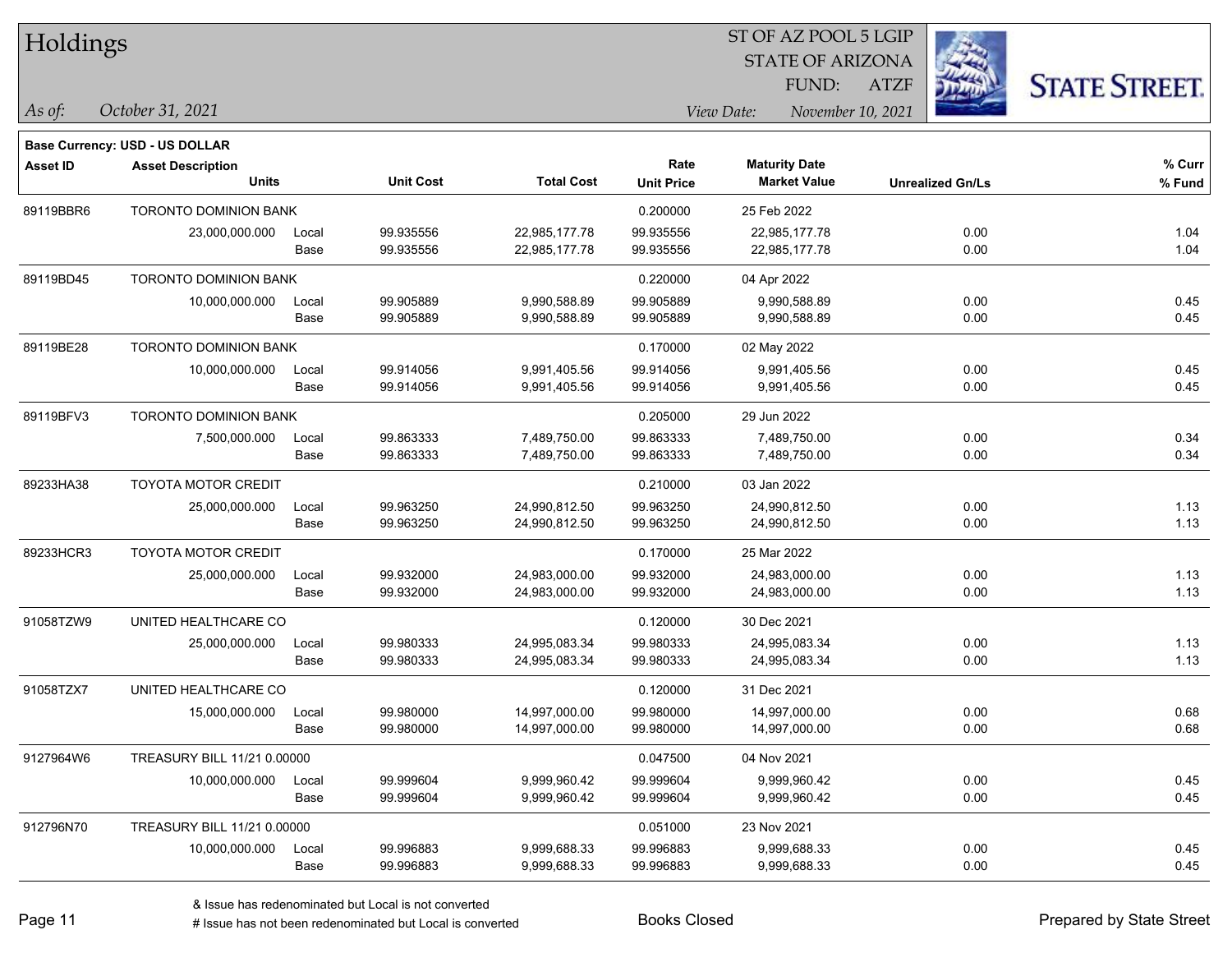| Holdings               |                                |       |                  |                   |                   | ST OF AZ POOL 5 LGIP            |                         |                      |
|------------------------|--------------------------------|-------|------------------|-------------------|-------------------|---------------------------------|-------------------------|----------------------|
|                        |                                |       |                  |                   |                   | <b>STATE OF ARIZONA</b>         | 243                     |                      |
|                        |                                |       |                  |                   |                   | FUND:                           | <b>ATZF</b>             | <b>STATE STREET.</b> |
| As of:                 | October 31, 2021               |       |                  |                   |                   | View Date:<br>November 10, 2021 |                         |                      |
|                        | Base Currency: USD - US DOLLAR |       |                  |                   |                   |                                 |                         |                      |
| <b>Asset ID</b>        | <b>Asset Description</b>       |       |                  |                   | Rate              | <b>Maturity Date</b>            |                         | % Curr               |
|                        | <b>Units</b>                   |       | <b>Unit Cost</b> | <b>Total Cost</b> | <b>Unit Price</b> | <b>Market Value</b>             | <b>Unrealized Gn/Ls</b> | % Fund               |
| 92646KZ21              | <b>VICTORY RECEIVABLES</b>     |       |                  |                   | 0.090000          | 02 Dec 2021                     |                         |                      |
|                        | 20,000,000.000                 | Local | 99.992250        | 19,998,450.00     | 99.992250         | 19,998,450.00                   | 0.00                    | 0.90                 |
|                        |                                | Base  | 99.992250        | 19,998,450.00     | 99.992250         | 19,998,450.00                   | 0.00                    | 0.90                 |
| 92646LA34              | <b>VICTORY RECEIVABLES</b>     |       |                  |                   | 0.100000          | 03 Jan 2022                     |                         |                      |
|                        | 10,000,000.000                 | Local | 99.982500        | 9,998,250.00      | 99.982500         | 9,998,250.00                    | 0.00                    | 0.45                 |
|                        |                                | Base  | 99.982500        | 9,998,250.00      | 99.982500         | 9,998,250.00                    | 0.00                    | 0.45                 |
| 92646LAA8              | <b>VICTORY RECEIVABLES</b>     |       |                  |                   | 0.090000          | 10 Jan 2022                     |                         |                      |
|                        | 20,000,000.000                 | Local | 99.982500        | 19,996,500.00     | 99.982500         | 19,996,500.00                   | 0.00                    | 0.90                 |
|                        |                                | Base  | 99.982500        | 19,996,500.00     | 99.982500         | 19,996,500.00                   | 0.00                    | 0.90                 |
| 927WWR006              | TD SECURITIES TD SECURITIES    |       |                  |                   | 0.030000          | 01 Nov 2021                     |                         |                      |
|                        | 150,000,000.000                | Local | 100.000000       | 150,000,000.00    | 100.000000        | 150,000,000.00                  | 0.00                    | 6.77                 |
|                        |                                | Base  | 100.000000       | 150,000,000.00    | 100.000000        | 150,000,000.00                  | 0.00                    | 6.77                 |
| 9612C1EK9              | WESTPAC BANKING CORP.          |       |                  |                   | 0.190000          | 19 May 2022                     |                         |                      |
|                        | 15,000,000.000                 | Local | 99.894972        | 14,984,245.83     | 99.894972         | 14,984,245.83                   | 0.00                    | 0.68                 |
|                        |                                | Base  | 99.894972        | 14,984,245.83     | 99.894972         | 14,984,245.83                   | 0.00                    | 0.68                 |
| 96130AKF4              | <b>WESTPAC BKING CORP N</b>    |       |                  |                   | 0.180000          | 15 Jul 2022                     |                         |                      |
|                        | 15,000,000.000                 | Local | 100.000000       | 15,000,000.00     | 100.000000        | 15,000,000.00                   | 0.00                    | 0.68                 |
|                        |                                | Base  | 100.000000       | 15,000,000.00     | 100.000000        | 15,000,000.00                   | 0.00                    | 0.68                 |
| 979QRC005              | <b>BANK OF AMERICA REPO</b>    |       |                  |                   | 0.030000          | 01 Nov 2021                     |                         |                      |
|                        | 149,934,271.460                | Local | 100.000000       | 149,934,271.46    | 100.000000        | 149,934,271.46                  | 0.00                    | 6.76                 |
|                        |                                | Base  | 100.000000       | 149,934,271.46    | 100.000000        | 149,934,271.46                  | 0.00                    | 6.76                 |
| <b>US DOLLAR Total</b> |                                |       |                  |                   |                   |                                 |                         |                      |
|                        | 2,059,712,271.460              | Local |                  | 2,059,331,287.11  |                   | 2,059,331,287.11                | 0.00                    | 92.89                |
|                        |                                | Base  |                  | 2,059,331,287.11  |                   | 2,059,331,287.11                | 0.00                    | 92.89                |
|                        | <b>CASH EQUIVALENT Total</b>   |       |                  |                   |                   |                                 |                         |                      |
|                        | 2,059,712,271.460              | Base  |                  | 2,059,331,287.11  |                   | 2,059,331,287.11                | 0.00                    | 92.89                |
| <b>FIXED INCOME</b>    |                                |       |                  |                   |                   |                                 |                         |                      |
| <b>US DOLLAR</b>       |                                |       |                  |                   |                   |                                 | Exchange Rate:          | 1.000000             |
|                        |                                |       |                  |                   |                   |                                 |                         |                      |

 $\overline{\phantom{0}}$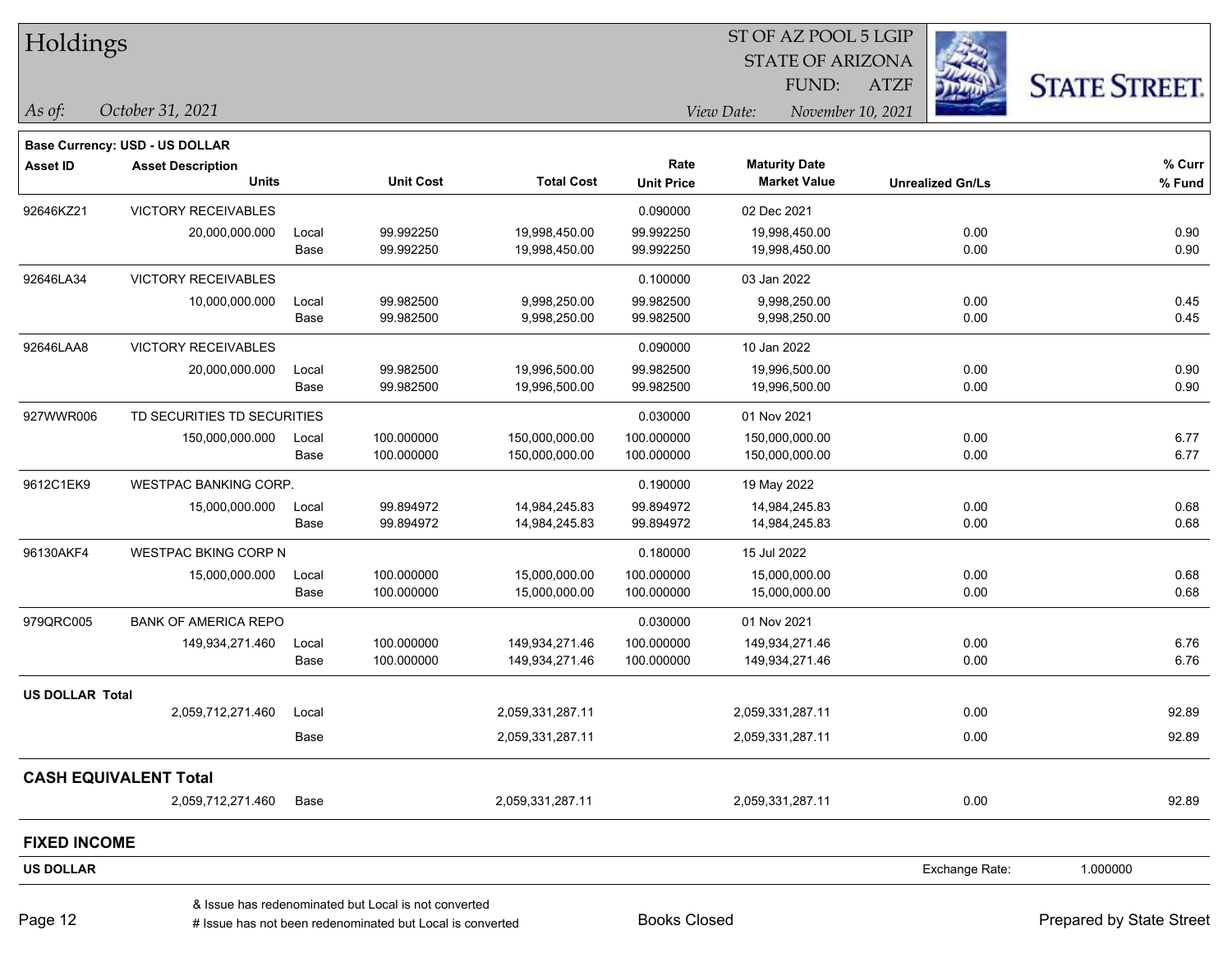### STATE OF ARIZONA ATZF ST OF AZ POOL 5 LGIP FUND:



**Base Currency: USD - US DOLLAR**

| <b>Asset ID</b> | <b>Asset Description</b><br><b>Units</b>       |       | <b>Unit Cost</b> | <b>Total Cost</b> | Rate<br><b>Unit Price</b> | <b>Maturity Date</b><br><b>Market Value</b> | <b>Unrealized Gn/Ls</b> | % Curr<br>% Fund |
|-----------------|------------------------------------------------|-------|------------------|-------------------|---------------------------|---------------------------------------------|-------------------------|------------------|
| 14314QAA2       | CARMAX AUTO OWNER TRUST CARMX 2021 2 A1        |       |                  |                   | 0.140900                  | 15 Apr 2022                                 |                         |                  |
|                 | 257,877.270                                    | Local | 100.000000       | 257,877.27        | 100.000300                | 257,878.04                                  | 0.77                    | 0.01             |
| Original Face:  | 10,000,000.000                                 | Base  | 100.000000       | 257,877.27        | 100.000300                | 257,878.04                                  | 0.77                    | 0.01             |
| 14317DAA8       | CARMAX AUTO OWNER TRUST CARMX 2021 3 A1        |       |                  |                   | 0.157880                  | 15 Aug 2022                                 |                         |                  |
|                 | 5,672,485.210                                  | Local | 100.000000       | 5,672,485.21      | 100.001680                | 5,672,580.51                                | 95.30                   | 0.26             |
| Original Face:  | 13,000,000.000                                 | Base  | 100.000000       | 5,672,485.21      | 100.001680                | 5,672,580.51                                | 95.30                   | 0.26             |
| 345329AA4       | FORD CREDIT AUTO LEASE TRUST FORDL 2021 B A1   |       |                  |                   | 0.118380                  | 15 Oct 2022                                 |                         |                  |
|                 | 3,616,566.950                                  | Local | 100.000000       | 3,616,566.95      | 100.000880                | 3,616,598.78                                | 31.83                   | 0.16             |
| Original Face:  | 4,500,000.000                                  | Base  | 100.000000       | 3,616,566.95      | 100.000880                | 3,616,598.78                                | 31.83                   | 0.16             |
| 36262XAA2       | GM FINANCIAL AUTOMOBILE LEASIN GMALT 2021 3 A1 |       |                  |                   | 0.129450                  | 22 Aug 2022                                 |                         |                  |
|                 | 6,066,633.030                                  | Local | 100.000000       | 6,066,633.03      | 99.978990                 | 6,065,358.43                                | $-1,274.60$             | 0.27             |
| Original Face:  | 11,325,000.000                                 | Base  | 100.000000       | 6,066,633.03      | 99.978990                 | 6,065,358.43                                | $-1,274.60$             | 0.27             |
| 380144AA3       | GM FINANCIAL AUTOMOBILE LEASIN GMALT 2021 2 A1 |       |                  |                   | 0.109810                  | 20 May 2022                                 |                         |                  |
|                 | 1,578,529.640                                  | Local | 100.000000       | 1,578,529.64      | 100.002390                | 1,578,567.37                                | 37.73                   | 0.07             |
| Original Face:  | 20,000,000.000                                 | Base  | 100.000000       | 1,578,529.64      | 100.002390                | 1,578,567.37                                | 37.73                   | 0.07             |
| 912796C31       | TREASURY BILL 01/22 0.00000                    |       |                  |                   |                           | 27 Jan 2022                                 |                         |                  |
|                 | 10,000,000.000                                 | Local | 99.986588        | 9,998,658.77      | 99.986104                 | 9,998,610.40                                | -48.37                  | 0.45             |
|                 |                                                | Base  | 99.986588        | 9,998,658.77      | 99.986104                 | 9,998,610.40                                | $-48.37$                | 0.45             |
| 912796H51       | TREASURY BILL 11/21 0.00000                    |       |                  |                   |                           | 12 Nov 2021                                 |                         |                  |
|                 | 10,000,000.000                                 | Local | 99.998533        | 9,999,853.33      | 99.998773                 | 9,999,877.30                                | 23.97                   | 0.45             |
|                 |                                                | Base  | 99.998533        | 9,999,853.33      | 99.998773                 | 9,999,877.30                                | 23.97                   | 0.45             |
| 912796M63       | CASH MGMT BILL 11/21 0                         |       |                  |                   | 0.010000                  | 02 Nov 2021                                 |                         |                  |
|                 | 20,000,000.000                                 | Local | 99.999847        | 19,999,969.39     | 99.999950                 | 19,999,990.00                               | 20.61                   | 0.90             |
|                 |                                                | Base  | 99.999847        | 19,999,969.39     | 99.999950                 | 19,999,990.00                               | 20.61                   | 0.90             |
| 912796M89       | TREASURY BILL 10/22 0.00000                    |       |                  |                   | 0.010000                  | 06 Oct 2022                                 |                         |                  |
|                 | 10,000,000.000                                 | Local | 99.921842        | 9,992,184.19      | 99.881821                 | 9,988,182.10                                | $-4,002.09$             | 0.45             |
|                 |                                                | Base  | 99.921842        | 9,992,184.19      | 99.881821                 | 9,988,182.10                                | $-4,002.09$             | 0.45             |
| 912796N54       | TREASURY BILL 11/21 0.00000                    |       |                  |                   | 0.010000                  | 09 Nov 2021                                 |                         |                  |
|                 | 20,000,000.000                                 | Local | 99.998600        | 19,999,720.00     | 99.999315                 | 19,999,863.00                               | 143.00                  | 0.90             |
|                 |                                                | Base  | 99.998600        | 19,999,720.00     | 99.999315                 | 19,999,863.00                               | 143.00                  | 0.90             |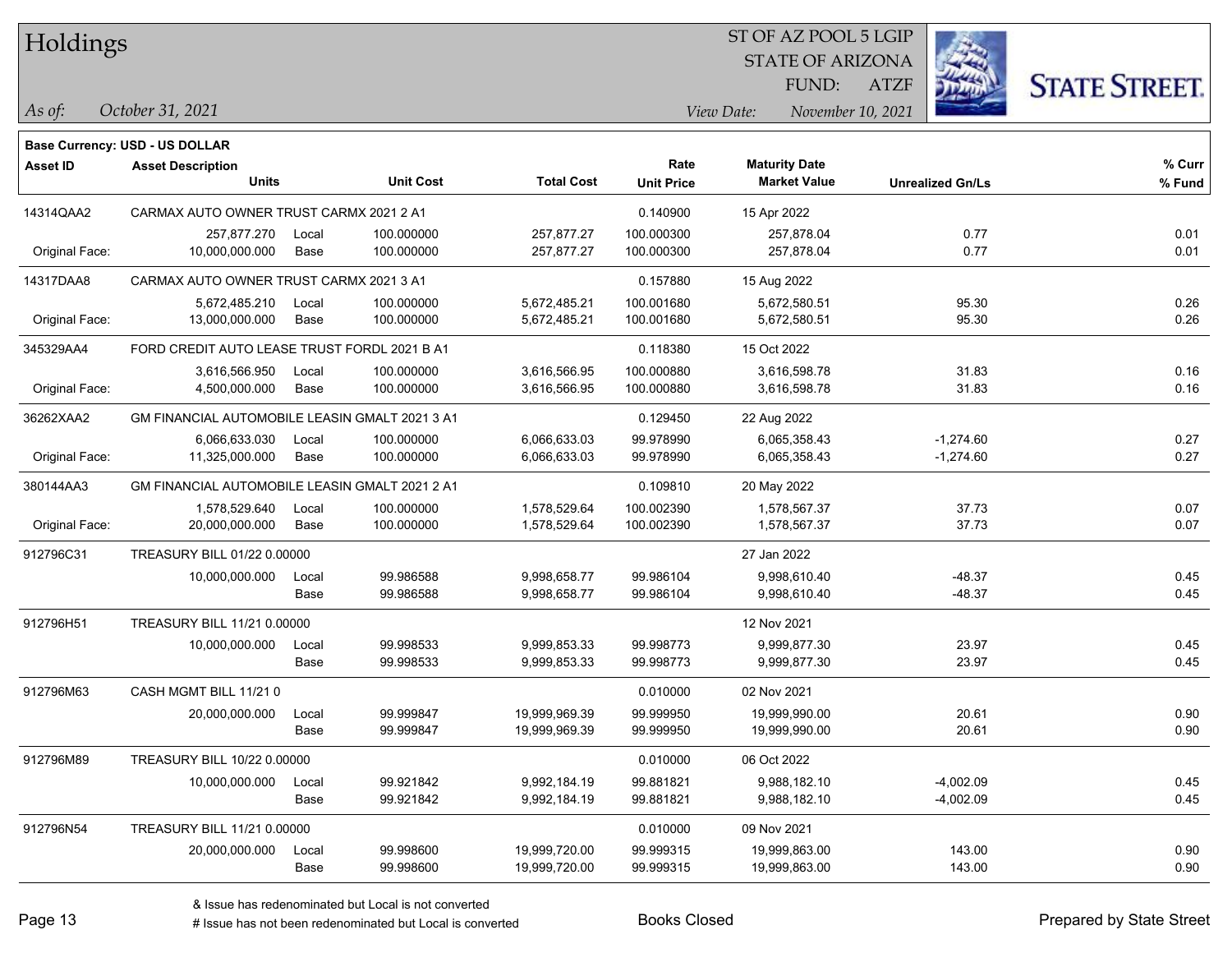| Holdings |
|----------|
|----------|

### STATE OF ARIZONA ATZF ST OF AZ POOL 5 LGIP FUND:



|                           | Base Currency: USD - US DOLLAR                 |       |                  |                   |                   |                      |                         |        |
|---------------------------|------------------------------------------------|-------|------------------|-------------------|-------------------|----------------------|-------------------------|--------|
| <b>Asset ID</b>           | <b>Asset Description</b>                       |       |                  |                   | Rate              | <b>Maturity Date</b> |                         | % Curr |
|                           | <b>Units</b>                                   |       | <b>Unit Cost</b> | <b>Total Cost</b> | <b>Unit Price</b> | <b>Market Value</b>  | <b>Unrealized Gn/Ls</b> | % Fund |
| 912796N88                 | TREASURY BILL 11/21 0.00000                    |       |                  |                   |                   | 30 Nov 2021          |                         |        |
|                           | 30,000,000.000                                 | Local | 99.995439        | 29,998,631.60     | 99.995368         | 29,998,610.40        | $-21.20$                | 1.35   |
|                           |                                                | Base  | 99.995439        | 29,998,631.60     | 99.995368         | 29,998,610.40        | $-21.20$                | 1.35   |
| 912796P86                 | TREASURY BILL 12/21 0.00000                    |       |                  |                   | 0.010000          | 28 Dec 2021          |                         |        |
|                           | 20,000,000.000                                 | Local | 99.985611        | 19,997,122.20     | 99.986937         | 19,997,387.40        | 265.20                  | 0.90   |
|                           |                                                | Base  | 99.985611        | 19,997,122.20     | 99.986937         | 19,997,387.40        | 265.20                  | 0.90   |
| 912796ZC6                 | CASH MGMT BILL 11/21 0.00000                   |       |                  |                   |                   | 01 Nov 2021          |                         |        |
|                           | 10,000,000.000                                 | Local | 100.000000       | 10,000,000.00     | 100.000000        | 10,000,000.00        | 0.00                    | 0.45   |
|                           |                                                | Base  | 100.000000       | 10,000,000.00     | 100.000000        | 10,000,000.00        | 0.00                    | 0.45   |
| 91282CAG6                 | US TREASURY N/B 08/22 0.125                    |       |                  |                   | 0.125000          | 31 Aug 2022          |                         |        |
|                           | 10,000,000.000                                 | Local | 100.009412       | 10,000,941.23     | 100.003906        | 10,000,390.60        | $-550.63$               | 0.45   |
|                           |                                                | Base  | 100.009412       | 10,000,941.23     | 100.003906        | 10,000,390.60        | $-550.63$               | 0.45   |
| 98163LAA8                 | WORLD OMNI AUTO RECEIVABLES TR WOART 2021 B A1 |       |                  |                   | 0.110250          | 16 May 2022          |                         |        |
|                           | 497,004.690                                    | Local | 100.000000       | 497,004.69        | 100.000770        | 497,008.52           | 3.83                    | 0.02   |
| Original Face:            | 10,000,000.000                                 | Base  | 100.000000       | 497,004.69        | 100.000770        | 497,008.52           | 3.83                    | 0.02   |
| <b>US DOLLAR Total</b>    |                                                |       |                  |                   |                   |                      |                         |        |
|                           | 157,689,096.790                                | Local |                  | 157,676,177.50    |                   | 157,670,902.85       | $-5,274.65$             | 7.11   |
| Original Face:            | 68,825,000.000                                 | Base  |                  | 157,676,177.50    |                   | 157,670,902.85       | $-5,274.65$             | 7.11   |
| <b>FIXED INCOME Total</b> |                                                |       |                  |                   |                   |                      |                         |        |
|                           | 157,689,096.790                                | Base  |                  | 157,676,177.50    |                   | 157,670,902.85       | $-5,274.65$             | 7.11   |
| Original Face:            | 68,825,000.000                                 |       |                  |                   |                   |                      |                         |        |
|                           |                                                |       |                  |                   |                   |                      |                         |        |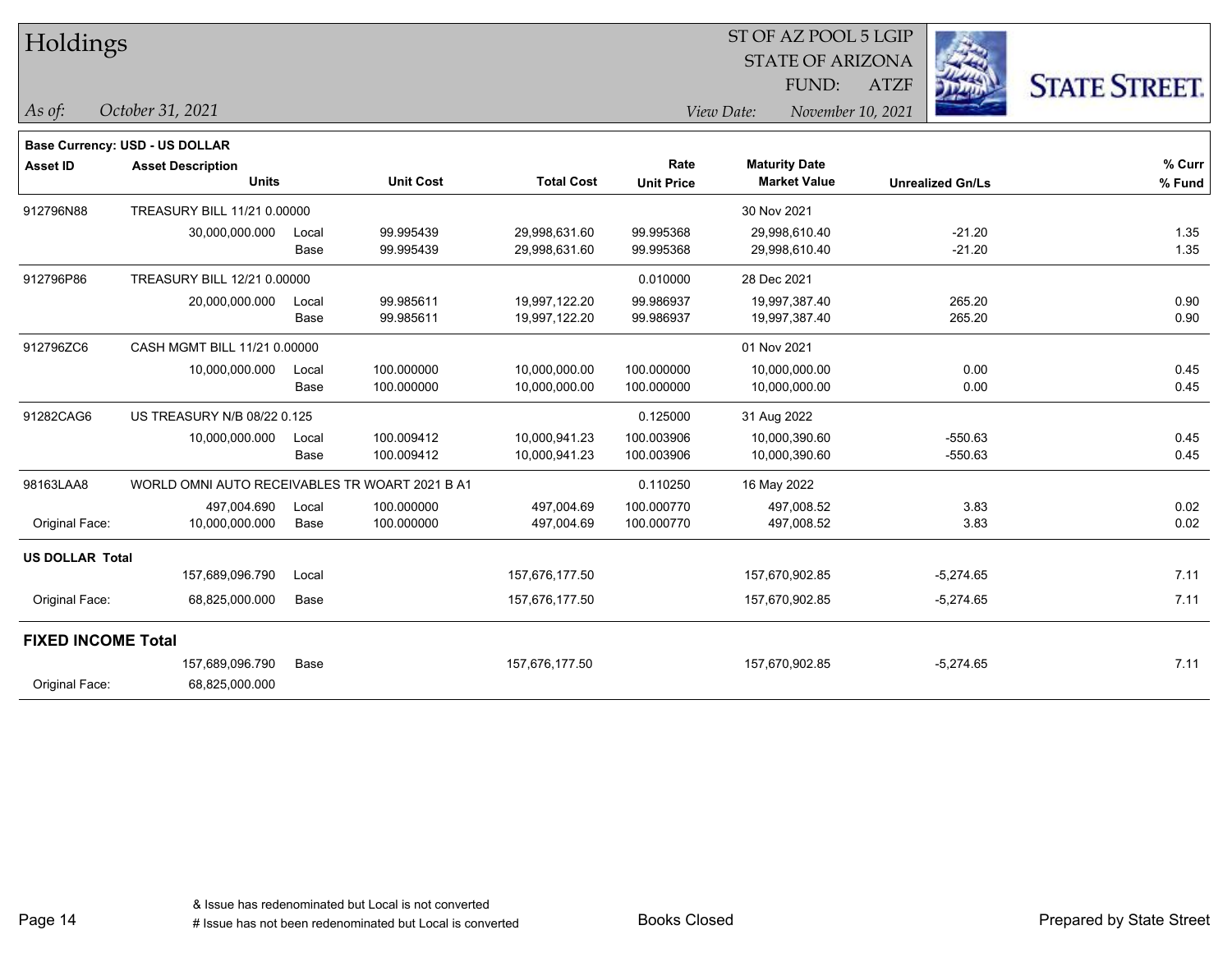|                   | ST OF AZ POOL 5 LGIP<br>Holdings<br><b>STATE OF ARIZONA</b> |      |                  |                   |                           |            |                                             |             |                         |                      |
|-------------------|-------------------------------------------------------------|------|------------------|-------------------|---------------------------|------------|---------------------------------------------|-------------|-------------------------|----------------------|
| $ $ As of:        | October 31, 2021                                            |      |                  |                   |                           | View Date: | FUND:<br>November 10, 2021                  | <b>ATZF</b> |                         | <b>STATE STREET.</b> |
|                   | <b>Base Currency: USD - US DOLLAR</b>                       |      |                  |                   |                           |            |                                             |             |                         |                      |
| Asset ID          | <b>Asset Description</b><br><b>Units</b>                    |      | <b>Unit Cost</b> | <b>Total Cost</b> | Rate<br><b>Unit Price</b> |            | <b>Maturity Date</b><br><b>Market Value</b> |             | <b>Unrealized Gn/Ls</b> | % Curr<br>% Fund     |
| <b>FUND Total</b> |                                                             |      |                  |                   |                           |            |                                             |             |                         |                      |
|                   | 2,217,429,005.280                                           | Base |                  | 2,217,035,101.64  |                           |            | 2,217,029,826.99                            |             | $-5,274.65$             | 100.00               |
| Original Face:    | 68,825,000.000                                              |      |                  |                   |                           |            |                                             |             |                         |                      |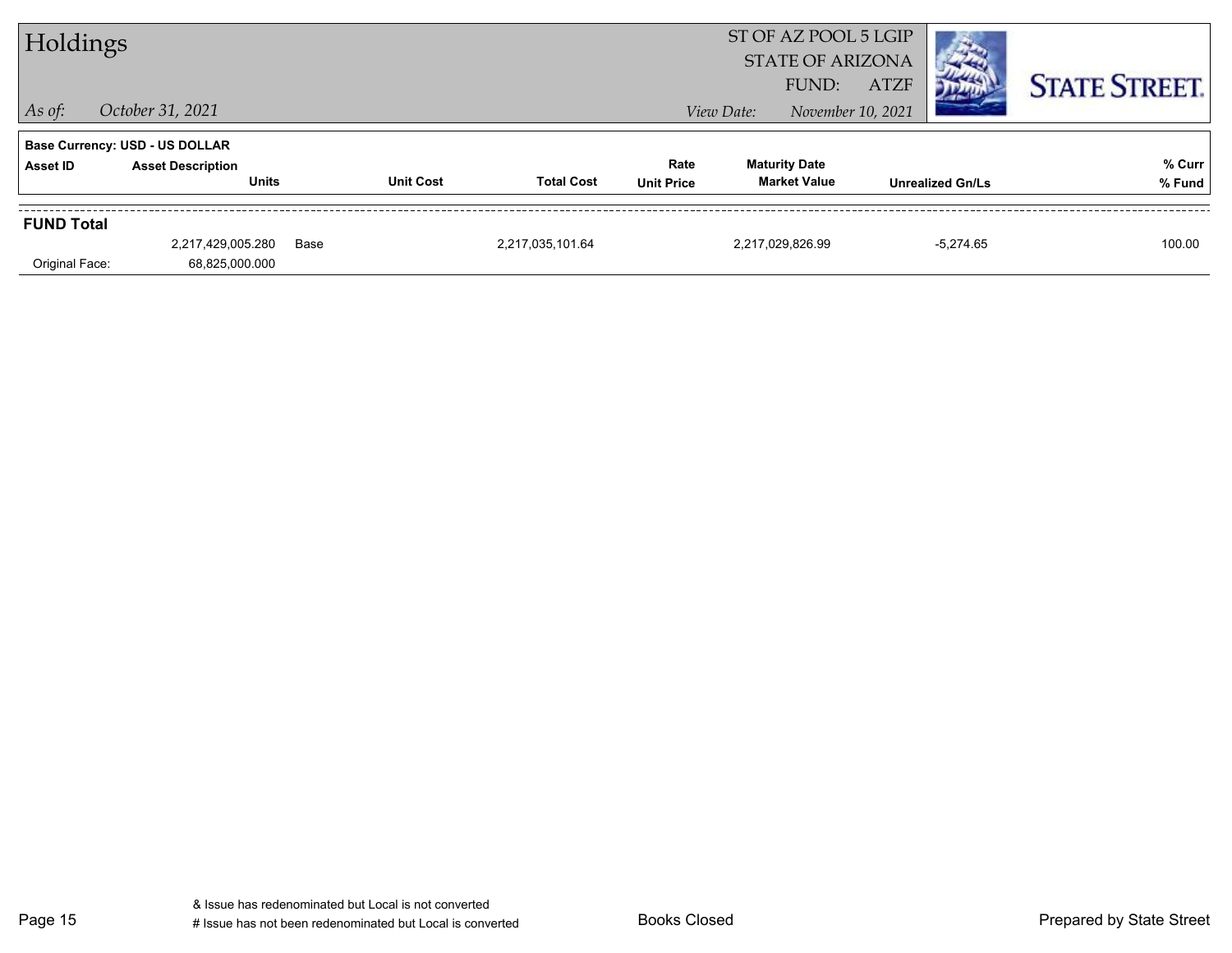## Currency Summary

*As of: October 31, 2021*

### ST OF AZ POOL 5 LGIP STATE OF ARIZONAATZF FUND:



*View Date:November 10, 2021*

### **Base Currency:USD - US DOLLAR**

|                        |                   |       |                   |                     | % Currency |                         |                          |                           |
|------------------------|-------------------|-------|-------------------|---------------------|------------|-------------------------|--------------------------|---------------------------|
|                        | <b>Units</b>      |       | <b>Total Cost</b> | <b>Market Value</b> | % Fund     | <b>Unreal Sec Gn/Ls</b> | <b>Unreal Curr Gn/Ls</b> | <b>Total Unreal Gn/Ls</b> |
| <b>US DOLLAR</b>       |                   |       |                   |                     |            |                         | Exchange Rate:           | 1.000000                  |
| <b>CASH</b>            |                   |       |                   |                     |            |                         |                          |                           |
|                        | 27,637.030        | Local | 27,637.03         | 27,637.03           | 0.00       | 0.00                    |                          | 0.00                      |
|                        |                   | Base  | 27,637.03         | 27,637.03           | 0.00       | 0.00                    | 0.00                     | 0.00                      |
| <b>CASH EQUIVALENT</b> |                   |       |                   |                     |            |                         |                          |                           |
|                        | 2,059,712,271.460 | Local | 2,059,331,287.11  | 2,059,331,287.11    | 92.89      | 0.00                    |                          | 0.00                      |
|                        |                   | Base  | 2,059,331,287.11  | 2,059,331,287.11    | 92.89      | 0.00                    | 0.00                     | 0.00                      |
| <b>FIXED INCOME</b>    |                   |       |                   |                     |            |                         |                          |                           |
|                        | 157,689,096.790   | Local | 157,676,177.50    | 157,670,902.85      | 7.11       | $-5,274.65$             |                          | $-5,274.65$               |
| Original Face:         | 68,825,000.000    | Base  | 157,676,177.50    | 157,670,902.85      | 7.11       | $-5,274.65$             | 0.00                     | $-5,274.65$               |
| <b>US DOLLAR Total</b> |                   |       |                   |                     |            |                         |                          |                           |
|                        | 2,217,429,005.280 | Local | 2,217,035,101.64  | 2,217,029,826.99    | 100.00     | $-5,274.65$             |                          | $-5,274.65$               |
| Original Face:         | 68,825,000.000    | Base  | 2,217,035,101.64  | 2,217,029,826.99    | 100.00     | $-5,274.65$             | 0.00                     | $-5,274.65$               |
| <b>FUND Total</b>      |                   |       |                   |                     |            |                         |                          |                           |
|                        | 2,217,429,005.280 | Base  | 2,217,035,101.64  | 2,217,029,826.99    | 100.00     | $-5,274.65$             | 0.00                     | $-5,274.65$               |
| Original Face:         | 68,825,000.000    |       |                   |                     |            |                         |                          |                           |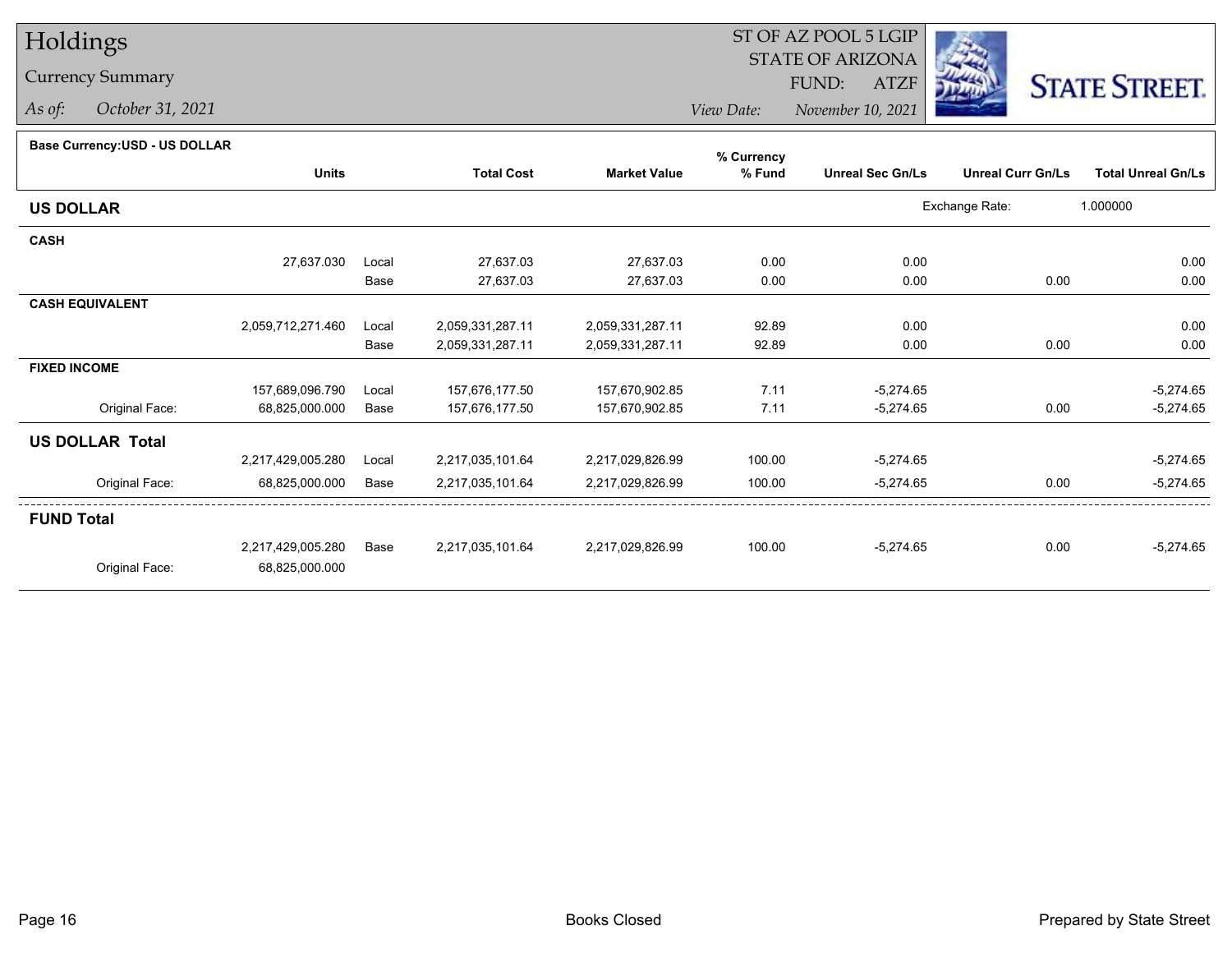| Holdings             |                                       |                   |                     |            | ST OF AZ POOL 5 LGIP<br><b>STATE OF ARIZONA</b> |                          |                           |
|----------------------|---------------------------------------|-------------------|---------------------|------------|-------------------------------------------------|--------------------------|---------------------------|
| <b>Asset Summary</b> |                                       |                   |                     |            | FUND:<br><b>ATZF</b>                            |                          | <b>STATE STREET.</b>      |
| As of:               | October 31, 2021                      |                   |                     | View Date: | November 10, 2021                               |                          |                           |
|                      | <b>Base Currency: USD - US DOLLAR</b> |                   |                     |            |                                                 |                          |                           |
|                      | <b>Units</b>                          | <b>Total Cost</b> | <b>Market Value</b> | % Fund     | <b>Unreal Sec Gn/Ls</b>                         | <b>Unreal Curr Gn/Ls</b> | <b>Total Unreal Gn/Ls</b> |
| <b>CASH</b>          |                                       |                   |                     |            |                                                 |                          |                           |
| <b>US DOLLAR</b>     | 27,637.030                            | 27,637.03         | 27,637.03           | 0.00       | 0.00                                            | 0.00                     | 0.00                      |
|                      |                                       |                   |                     |            |                                                 |                          |                           |
| <b>CASH Total</b>    | 27,637.030                            | 27,637.03         | 27,637.03           | 0.00       | 0.00                                            | 0.00                     | 0.00                      |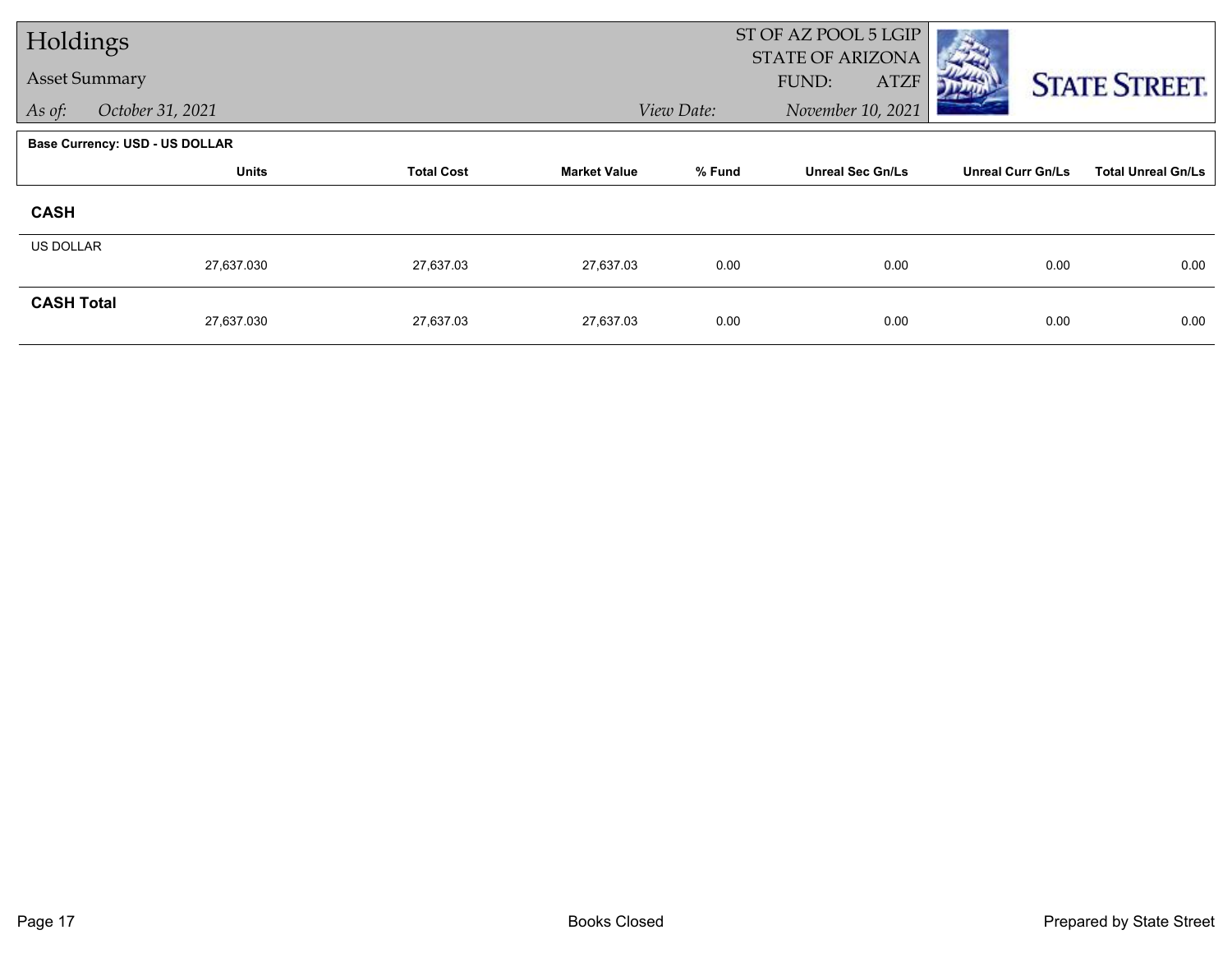| Holdings         |                                                   |                   |                     |            | ST OF AZ POOL 5 LGIP<br><b>STATE OF ARIZONA</b> |                          |                           |
|------------------|---------------------------------------------------|-------------------|---------------------|------------|-------------------------------------------------|--------------------------|---------------------------|
|                  | <b>Asset Summary</b>                              |                   |                     |            | <b>FUND:</b><br><b>ATZF</b>                     |                          | <b>STATE STREET.</b>      |
| As of:           | October 31, 2021                                  |                   |                     | View Date: | November 10, 2021                               |                          |                           |
|                  | <b>Base Currency: USD - US DOLLAR</b>             |                   |                     |            |                                                 |                          |                           |
|                  | <b>Units</b>                                      | <b>Total Cost</b> | <b>Market Value</b> | % Fund     | <b>Unreal Sec Gn/Ls</b>                         | <b>Unreal Curr Gn/Ls</b> | <b>Total Unreal Gn/Ls</b> |
|                  | <b>CASH EQUIVALENT</b>                            |                   |                     |            |                                                 |                          |                           |
| <b>US DOLLAR</b> |                                                   |                   |                     |            |                                                 |                          |                           |
|                  | 2,059,712,271.460                                 | 2,059,331,287.11  | 2,059,331,287.11    | 92.89      | 0.00                                            | 0.00                     | 0.00                      |
|                  | <b>CASH EQUIVALENT Total</b><br>2,059,712,271.460 | 2,059,331,287.11  | 2,059,331,287.11    | 92.89      | 0.00                                            | 0.00                     | 0.00                      |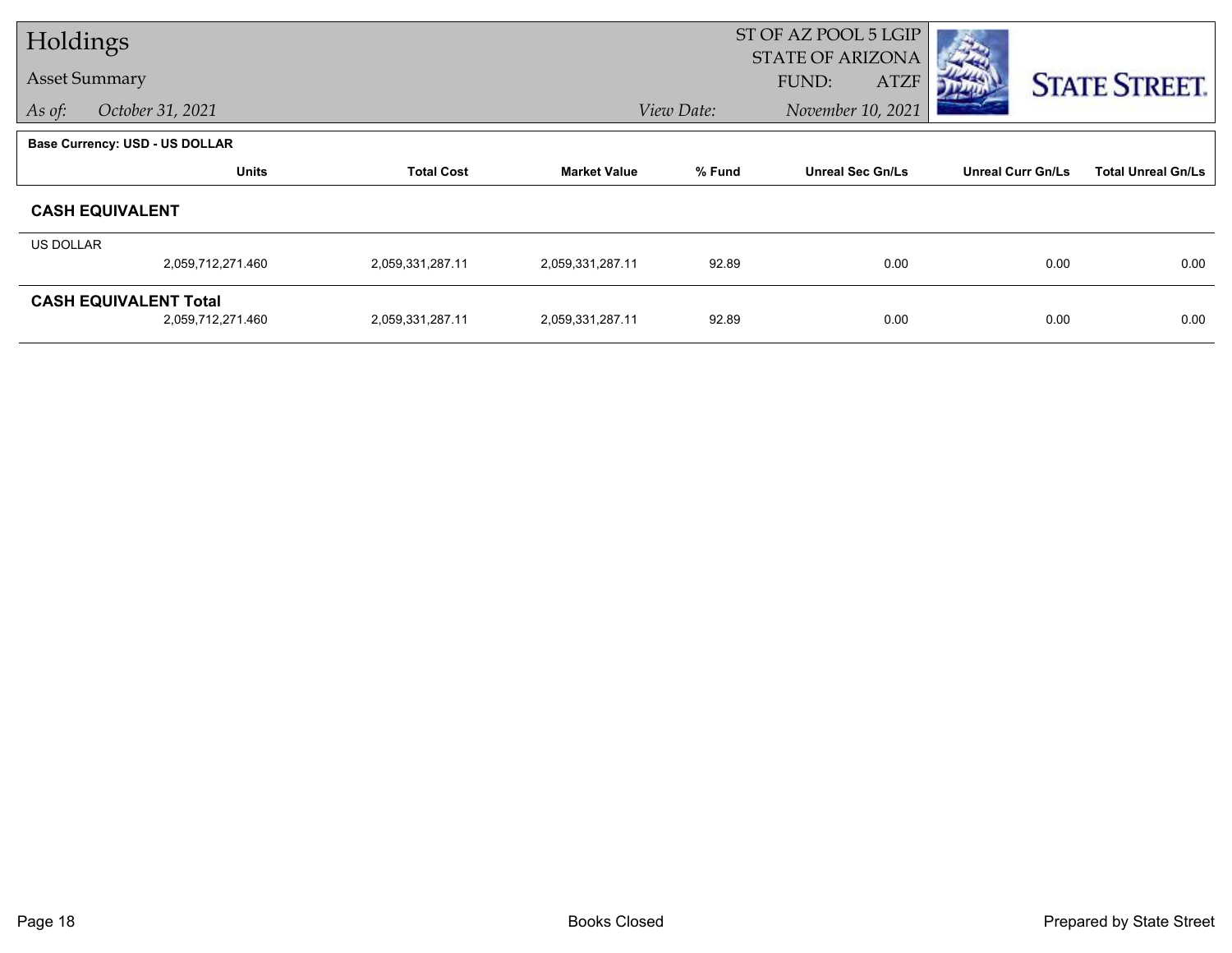| Holdings         |                                              |                   |                     |            | ST OF AZ POOL 5 LGIP                            |                          |                           |
|------------------|----------------------------------------------|-------------------|---------------------|------------|-------------------------------------------------|--------------------------|---------------------------|
|                  | <b>Asset Summary</b>                         |                   |                     |            | <b>STATE OF ARIZONA</b><br>FUND:<br><b>ATZF</b> |                          | <b>STATE STREET.</b>      |
| As of:           | October 31, 2021                             |                   |                     | View Date: | November 10, 2021                               |                          |                           |
|                  | <b>Base Currency: USD - US DOLLAR</b>        |                   |                     |            |                                                 |                          |                           |
|                  | <b>Units</b>                                 | <b>Total Cost</b> | <b>Market Value</b> | % Fund     | <b>Unreal Sec Gn/Ls</b>                         | <b>Unreal Curr Gn/Ls</b> | <b>Total Unreal Gn/Ls</b> |
|                  | <b>FIXED INCOME</b>                          |                   |                     |            |                                                 |                          |                           |
| <b>US DOLLAR</b> |                                              |                   |                     |            |                                                 |                          |                           |
|                  | 157,689,096.790                              | 157,676,177.50    | 157,670,902.85      | 7.11       | $-5,274.65$                                     | 0.00                     | $-5,274.65$               |
|                  | <b>FIXED INCOME Total</b><br>157,689,096.790 | 157,676,177.50    | 157,670,902.85      | 7.11       | $-5,274.65$                                     | 0.00                     | $-5,274.65$               |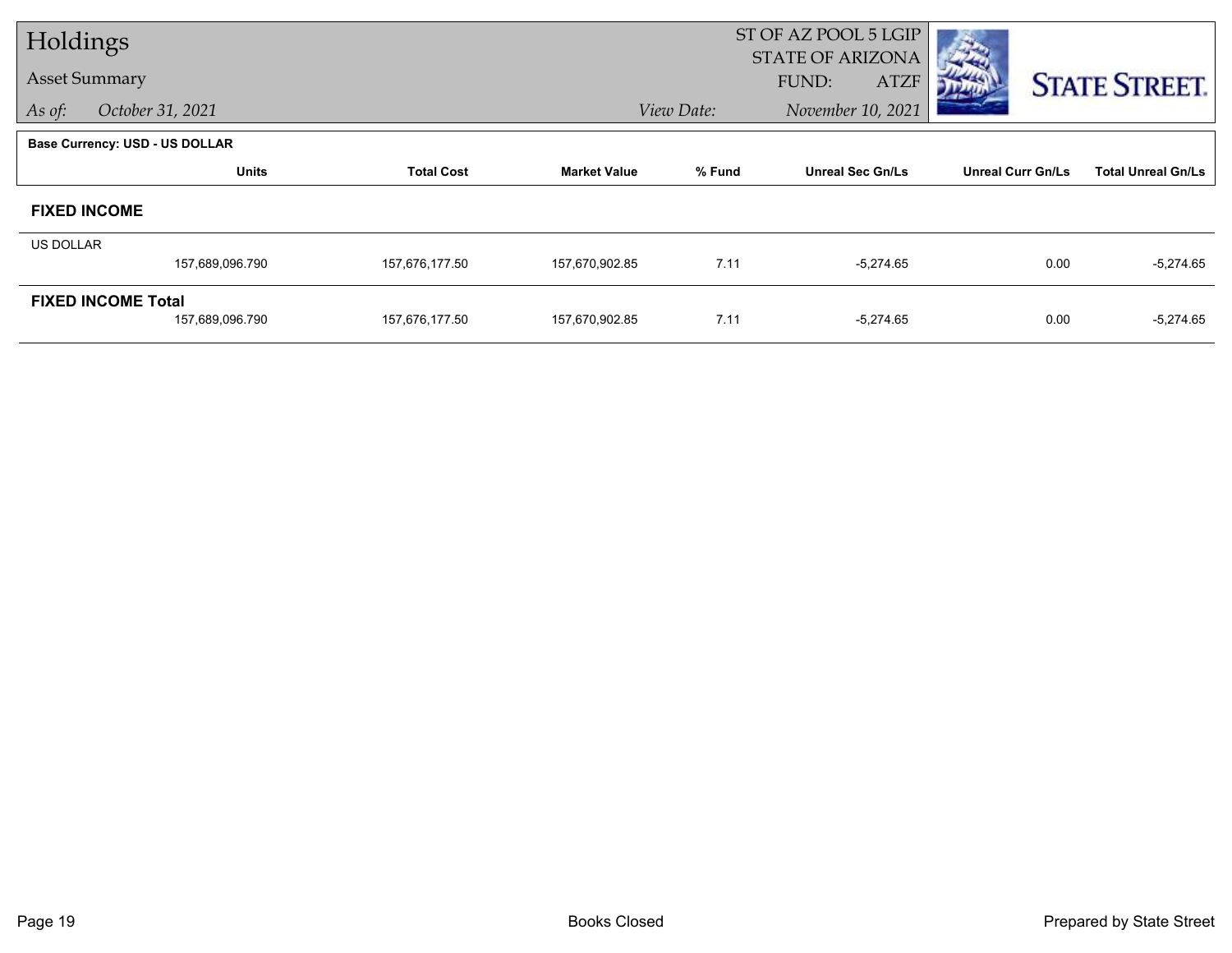| Holdings                              |                      |                   | ST OF AZ POOL 5 LGIP<br><b>STATE OF ARIZONA</b> |                                              |                         |                          |                           |  |
|---------------------------------------|----------------------|-------------------|-------------------------------------------------|----------------------------------------------|-------------------------|--------------------------|---------------------------|--|
|                                       | <b>Asset Summary</b> |                   |                                                 | <b>STATE STREET.</b><br><b>ATZF</b><br>FUND: |                         |                          |                           |  |
| As of:                                | October 31, 2021     |                   |                                                 | November 10, 2021<br>View Date:              |                         |                          |                           |  |
| <b>Base Currency: USD - US DOLLAR</b> |                      |                   |                                                 |                                              |                         |                          |                           |  |
|                                       | Units                | <b>Total Cost</b> | <b>Market Value</b>                             | % Fund                                       | <b>Unreal Sec Gn/Ls</b> | <b>Unreal Curr Gn/Ls</b> | <b>Total Unreal Gn/Ls</b> |  |
| <b>FUND Total</b>                     |                      |                   |                                                 |                                              |                         |                          |                           |  |
|                                       | 2.217.429.005.280    | 2.217.035.101.64  | 2.217.029.826.99                                | 100.00                                       | $-5.274.65$             | 0.00                     | $-5.274.65$               |  |